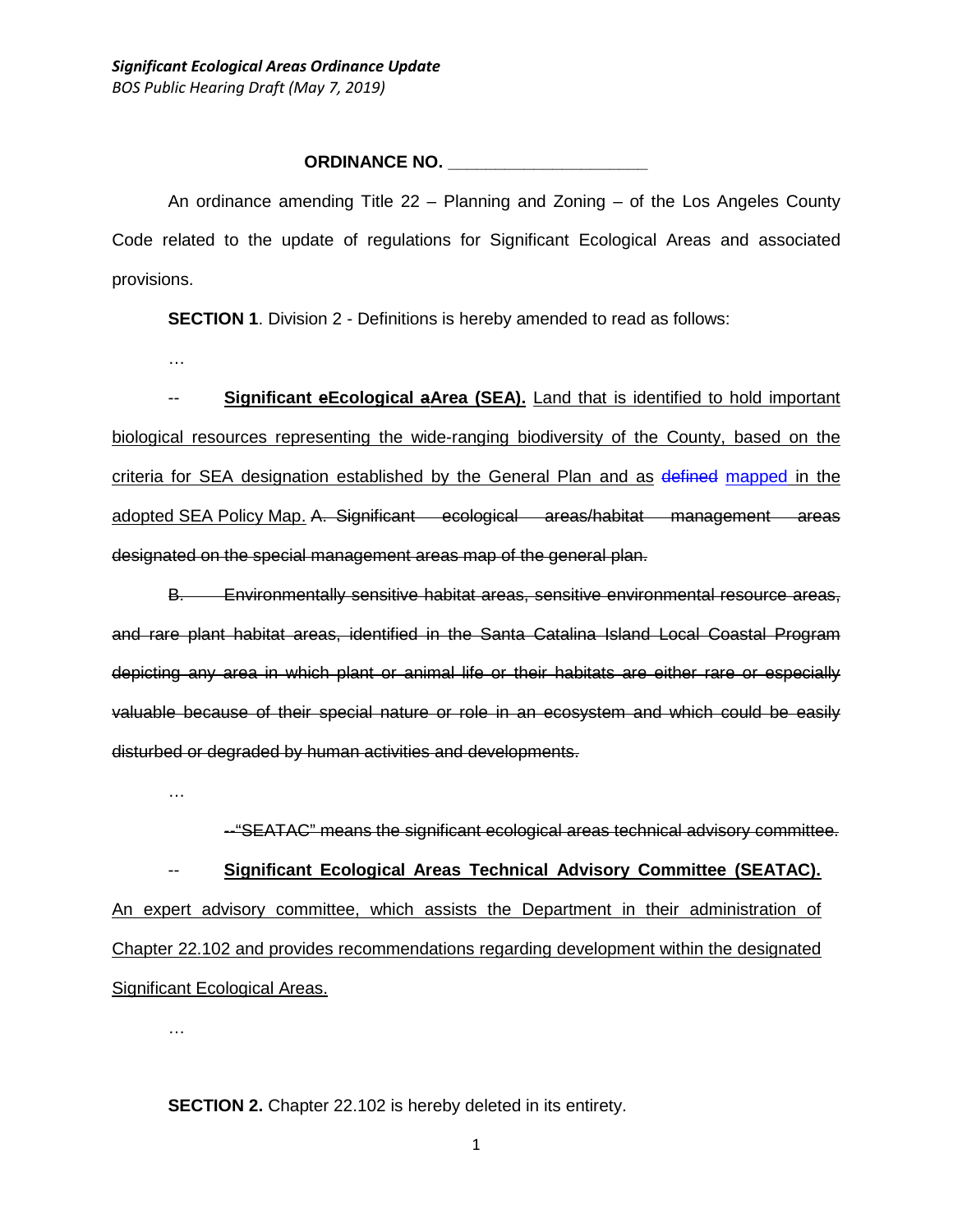…

**SECTION 3.** Chapter 22.102 is hereby added to read as follows:

### **SIGNIFICANT ECOLOGICAL AREAS**

#### **SECTIONS:**

- **22.102.010** Purpose
- **22.102.020** Definitions
- **22.102.030** Applicability
- **22.102.040** Exemptions
- **22.102.050** SEA Counseling
- **22.102.060** Ministerial SEA Review
- **22.102.070** Protected Tree Permit
- **22.102.080** SEA Conditional Use Permit
- **22.102.090** SEA Development Standards
- **22.102.100** Natural Open Space Preservation
- **22.102.110** Enforcement
- **22.102.120** Fees
- **22.102.130** Review Procedures for County Projects
- **22.102.140** Review Procedures for Habitat Restoration Projects
- **22.102.150** Significant Ecological Areas Technical Advisory Committee

### **22.102.010 Purpose.**

This Chapter establishes regulations to conserve the unique biological and physical diversity of the natural communities found within Significant Ecological Areas (SEA) by requiring development to be designed to avoid and minimize impacts to SEA Resources.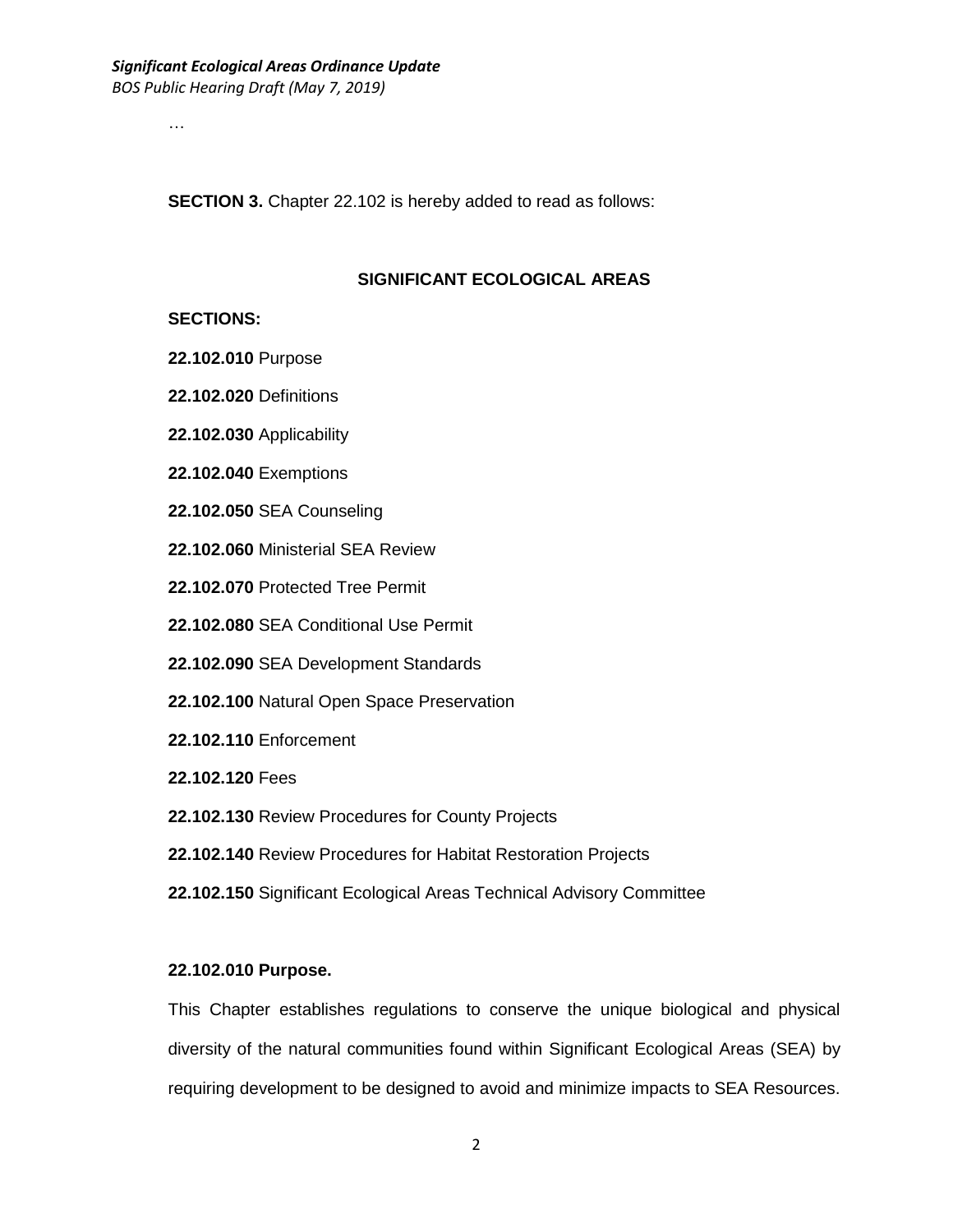These requirements will help ensure the long-term survival of the SEAs and their connectivity to regional natural resources. This Chapter regulates development within SEAs by:

- A. Protecting the biodiversity, unique resources, and geological formations contained in SEAs from incompatible development, as specified in the Conservation and Natural Resources Element of the General Plan;
- B. Ensuring that projects reduce the effects of habitat fragmentation and edge effects by providing additional technical review of existing resources, potential impacts, and required mitigations;
- C. Ensuring that development within a SEA conserves biological diversity, habitat quality, and connectivity to sustain species populations and their ecosystem functions into the future; and
- D. Directing development to be designed in a manner, which considers and avoids impacts to SEA resources within the Los Angeles County region.

## **22.102.020 Definitions.**

For purposes of this Chapter, the following definitions apply:

- A. **Biological Constraints Analysis (BCA).** A report, prepared by a qualified biologist listed in the Significant Ecological Areas Technical Advisory Committee (SEATAC) Certified Biologist List maintained by the Department, which assesses the biological resources on a project site and in the surrounding area. A comprehensive list of what shall be included in the BCA is found in the BCA Checklist to be maintained by the Department.
- B. **Biological Constraints Map (BCM).** A map of the project site prepared by a qualified biologist listed in the SEATAC Certified Biologist List maintained by the Department, which identifies all SEA Resources, as defined within this Chapter. A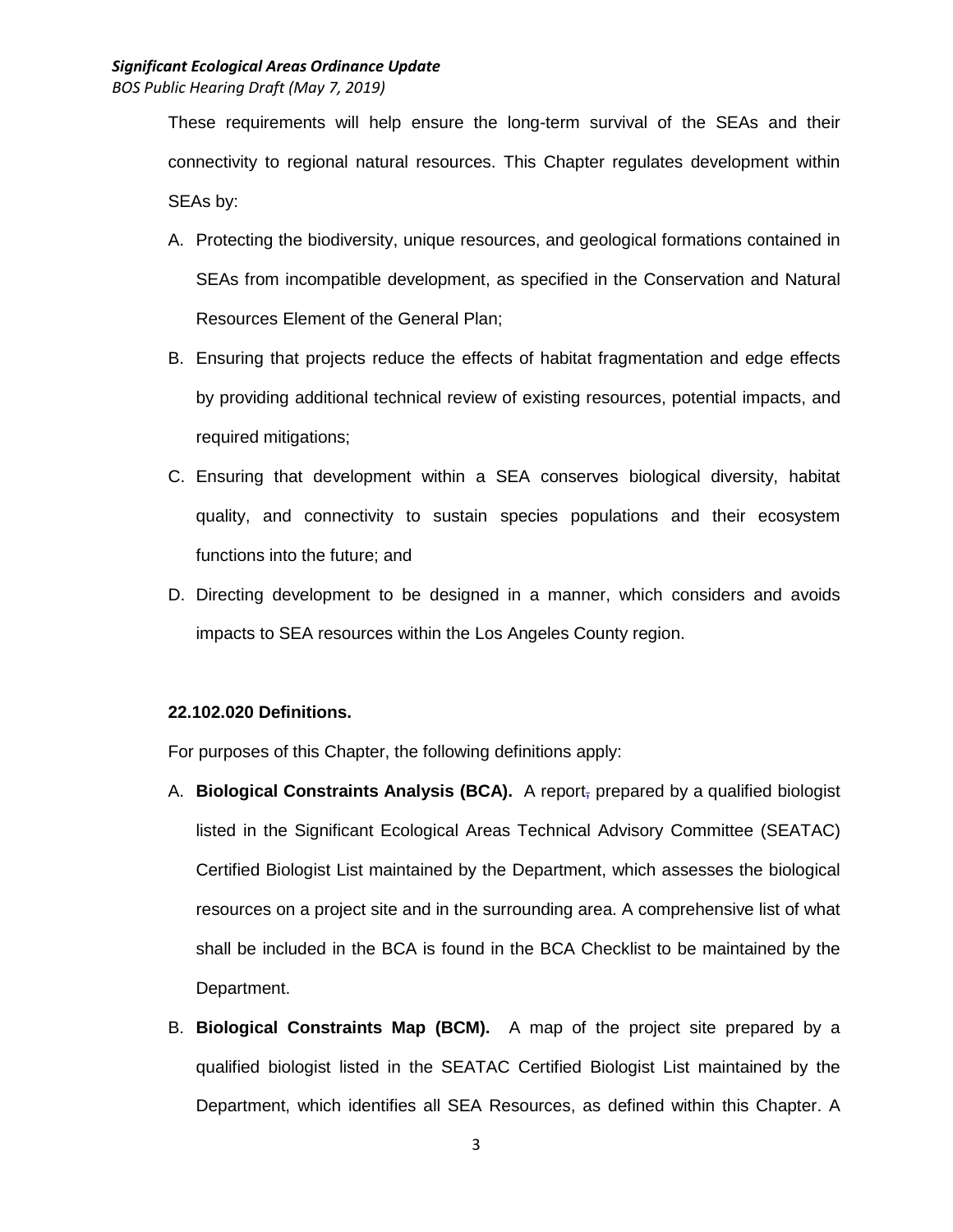comprehensive list of what shall be included in the BCM is found in the BCM Checklist to be maintained by the Department.

- C. **Biota Report.** A report prepared by a qualified biologist listed in the SEATAC Certified Biologist List maintained by the Department that addresses project impacts on the biological resources identified in the BCM and/or BCA and outlines proposed mitigation strategies. A comprehensive list of what shall be included in the Biota Report is found in the Biota Report Checklist to be maintained by the Department.
- D. **Conservation easement.** A recorded legal agreement between a landowner and an accredited land trust or government agency in which the land owner places restrictions to permanently limit uses of the land in order to protect its conservation values and the accredited land trust or government agency monitors and enforces the restrictions.
- E. **Conservation or mitigation bank.** Permanently protected lands that are conserved and permanently managed for specific natural resource values, for which a specified number of habitat or species credits may be sold to project developers to offset adverse impacts from their projects.
- F. **Conservation in-lieu fee.** A fee that is provided by a project developer to a mitigation sponsor, such as a natural resource management entity, in lieu of providing required compensatory mitigation, which the mitigation sponsor may pool with other in-lieu fees to create one or more sites to compensate for the resource functions lost as a result of the development.
- G. **County Biologist.** A biologist employed by, or under contract to, the Department.
- H. **Deed restriction**. A land use restriction that is added to the deed of a property through recordation with the Registrar-Recorder/County Clerk that restricts the use of the property.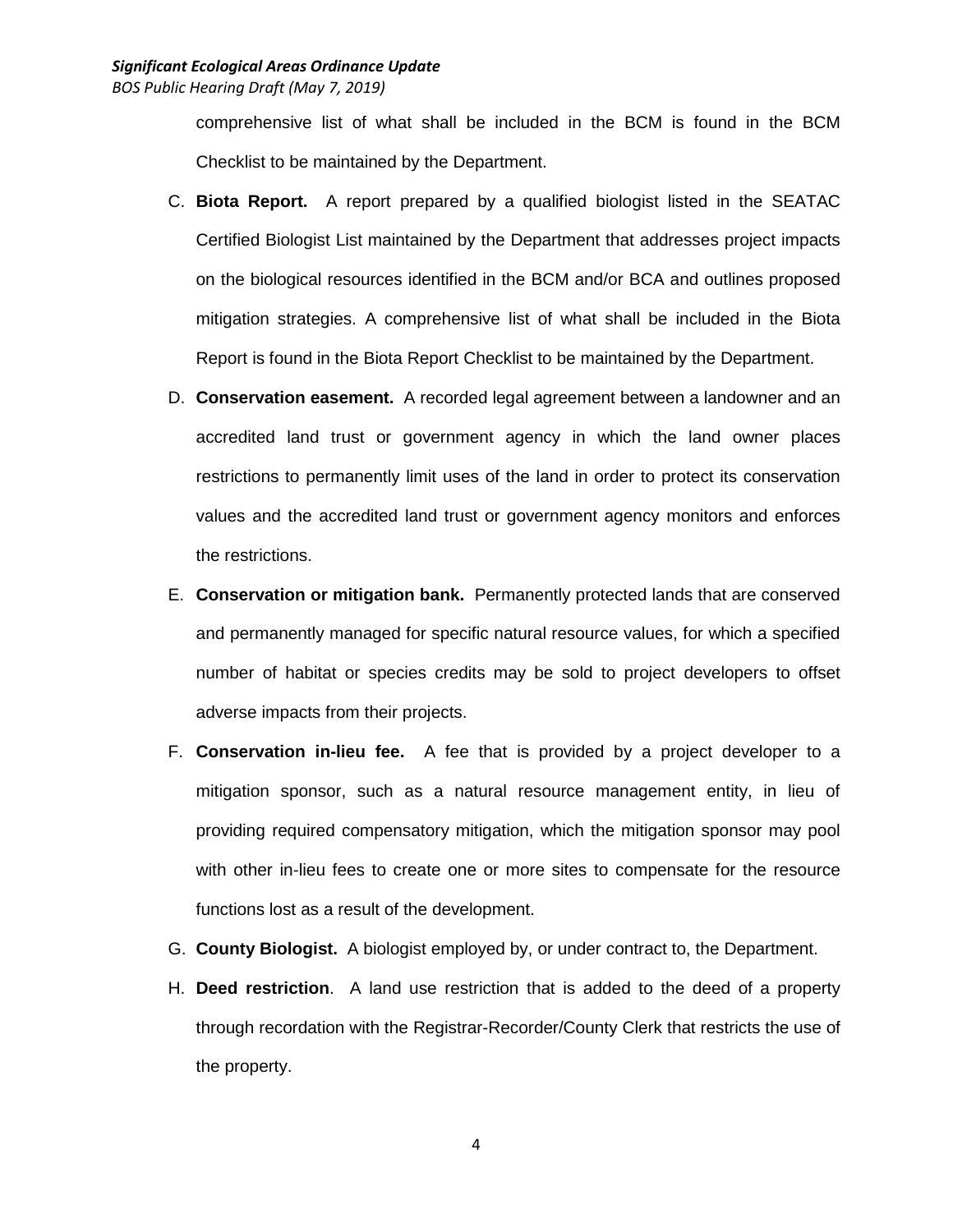- I. **Development**. Any of the following activities within a SEA:
	- 1. Alteration to existing vegetation, including but not limited to vegetation removal for fuel modification, landscaping, or active recreational activities;
	- 2. Alteration to topography, including excavation, drilling, blasting, dredging, tillage and discing, earthwork, and rough or precise grading of any amount, such as cut, fill, or combination thereof;
	- 3. Construction, placement, repair, expansion, or demolition of any access road, driveway, street or highway, including all associated construction staging;
	- 4. Construction, placement, modification, expansion, or demolition of any infrastructure, including but not limited to, water and sewerage lines, drainage facilities, telephone lines, and electrical power transmission and distribution lines, including all associated construction staging;
	- 5. Construction, placement, modification, expansion, or demolition of any structure, including all associated construction staging;
	- 6. Fenced areas used for livestock or companion animals including riding rings, kennels, paddocks, and grazing lands, or for security reasons/purposes;
	- 7. Land divisions, except for projects with all development rights dedicated to the County, to another public agency that manages conserved natural land, or to an accredited land trust; and
	- 8. Construction, placement, modification, expansion, or demolition of trails (biking, hiking, equestrian, etc.).
	- 9. Change or intensification of use.
- J. **Development footprint.** The area of disturbance for development, both temporary and permanent, including but not limited to, all structures, driveways and access, fuel modification areas, and direct habitat disturbances associated with the development.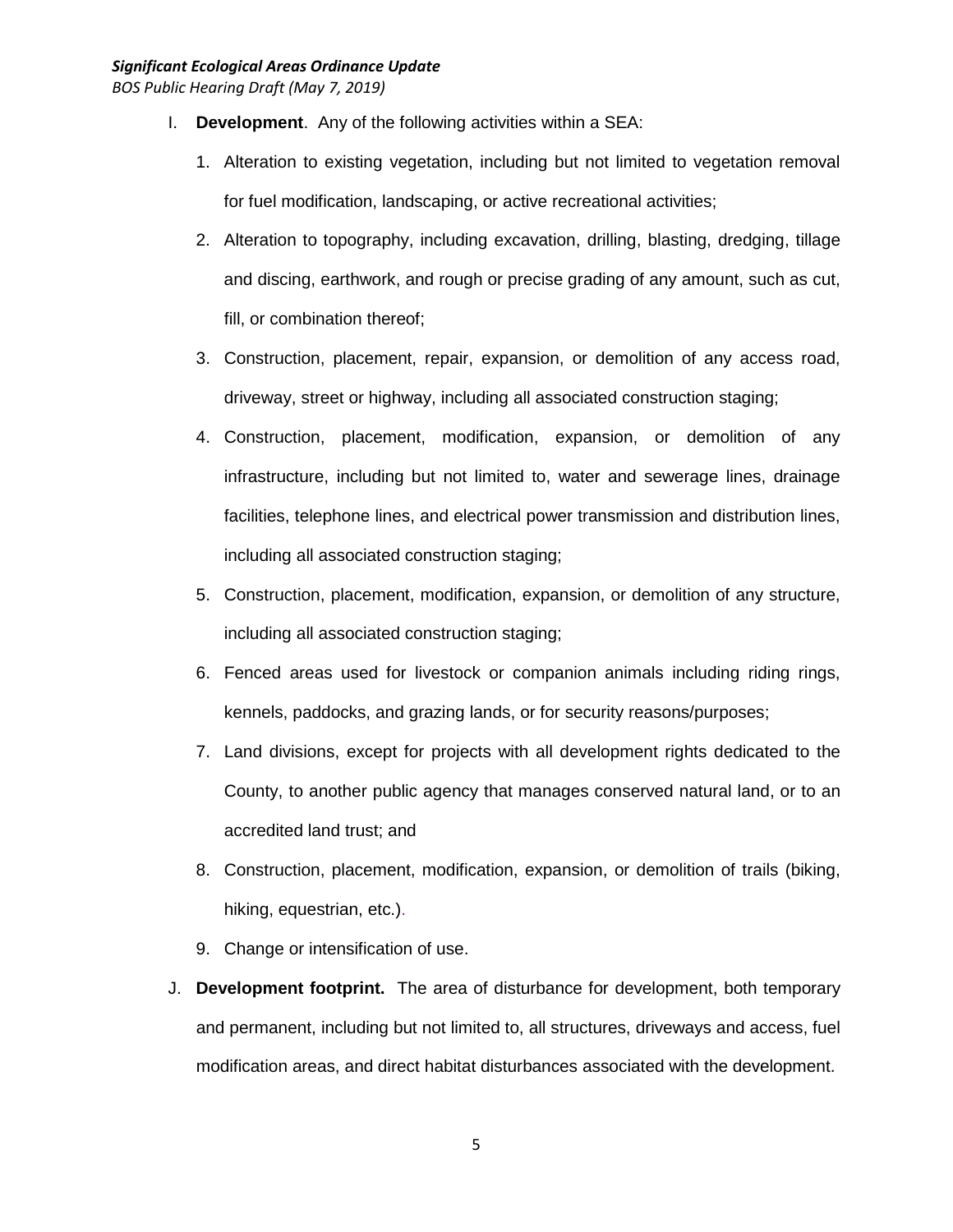- 1. *Building site area*. The portion of the development footprint that is or will be developed, including building pad and all graded slopes, all structures, decks, patios, impervious surfaces, and parking areas. For the purpose of limiting the building site area to 20,000 square feet per Subsection 22.102.060.A (Review Procedures), the following development associated with the primary use may be excluded from the total building site area calculation:
	- a. The area of one access driveway or roadway that does not exceed 20 feet in width and 300 feet in length, and is the minimum design necessary, as required by the Fire Department;
	- b. The area of one turn-around not located within the approved building pad, and is the minimum design necessary to ensure safety and comply with Fire Department requirements;
	- c. Graded slopes exclusively associated with the access driveway or roadway and safety turnaround indicated above; and
	- d. Fuel modification area required by the Fire Department.
- K. **Ecosystem.** A biological community of interacting organisms and their physical environment.
- L. **Ecosystem function.** The natural processes (chemical, biological, geochemical, and physical), that take place within an ecosystem and contribute to its selfmaintenance.
- M. **Ecosystem service.** The results of ecosystem functions which provide a benefit to the natural environment and humans. Examples of ecosystem services include air pollution reduction, maintenance and/or improvement of water quality, temperature moderation, fertile soil, and scenic views.
- N. **Edge effects.** The effects of development on adjacent natural areas due to introduction of structures, non-native and/or non-local plants, and animals. Structures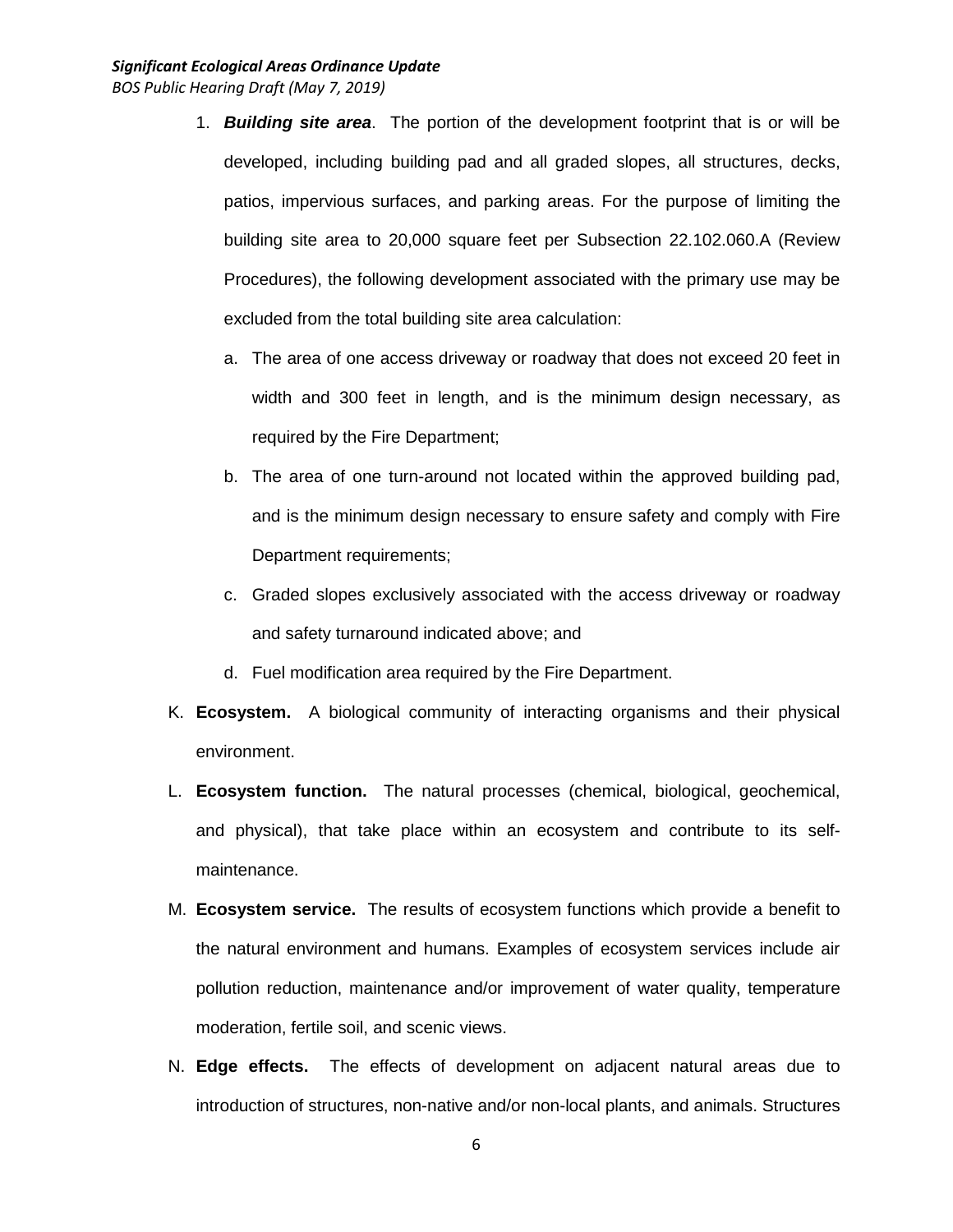change the microclimate or constitute barriers to movement. Introduced species displace native species or interact with natural processes and change conditions so that the native species are no longer well-adapted to the altered environment.

- O. **Encroachment.** An intrusion, disturbance, or construction activity within the protected zone of a tree.
- P. **Exploratory testing.** Any excavation for the purpose of evaluating soil and/or hydrologic conditions, or geologic hazards. This includes exploratory test holes for water wells, percolation testing for on-site wastewater treatment systems, the access road to the test site, and any other activity associated with evaluating a site for development.
- Q. **Fragmentation.** The process by which a landscape is broken into small islands of natural habitat within a mosaic of other forms of land use or ownership.
- R. **Fuel modification.** The process of providing a defensible space for fire suppression forces and protection of structures from radiant and convective heat through project design and the reduction of fuel loads. A Fire Department-approved Fuel Modification Plan is required for all new structures and additions to existing structures that are equal to or greater than 50% of the existing square footage located in the Very High Fire Hazard Severity Zone. A Fuel Modification Plan typically consists of the following zones:
	- 1. *Zone A.* The Setback Zone requires clearing of all vegetation except for irrigated ground cover, lawn, adequately-spaced low-growing plant species, or hardscape.
	- 2. *Zone B.* The Irrigated Zone requires an irrigated landscape or thinning of native vegetation and removal of plant species constituting high-fire risk.
	- 3. *Zone C*. The Thinning Zone requires thinning the density of existing native vegetation to reduce the amount of fuel and slow the rate of fire spread, slow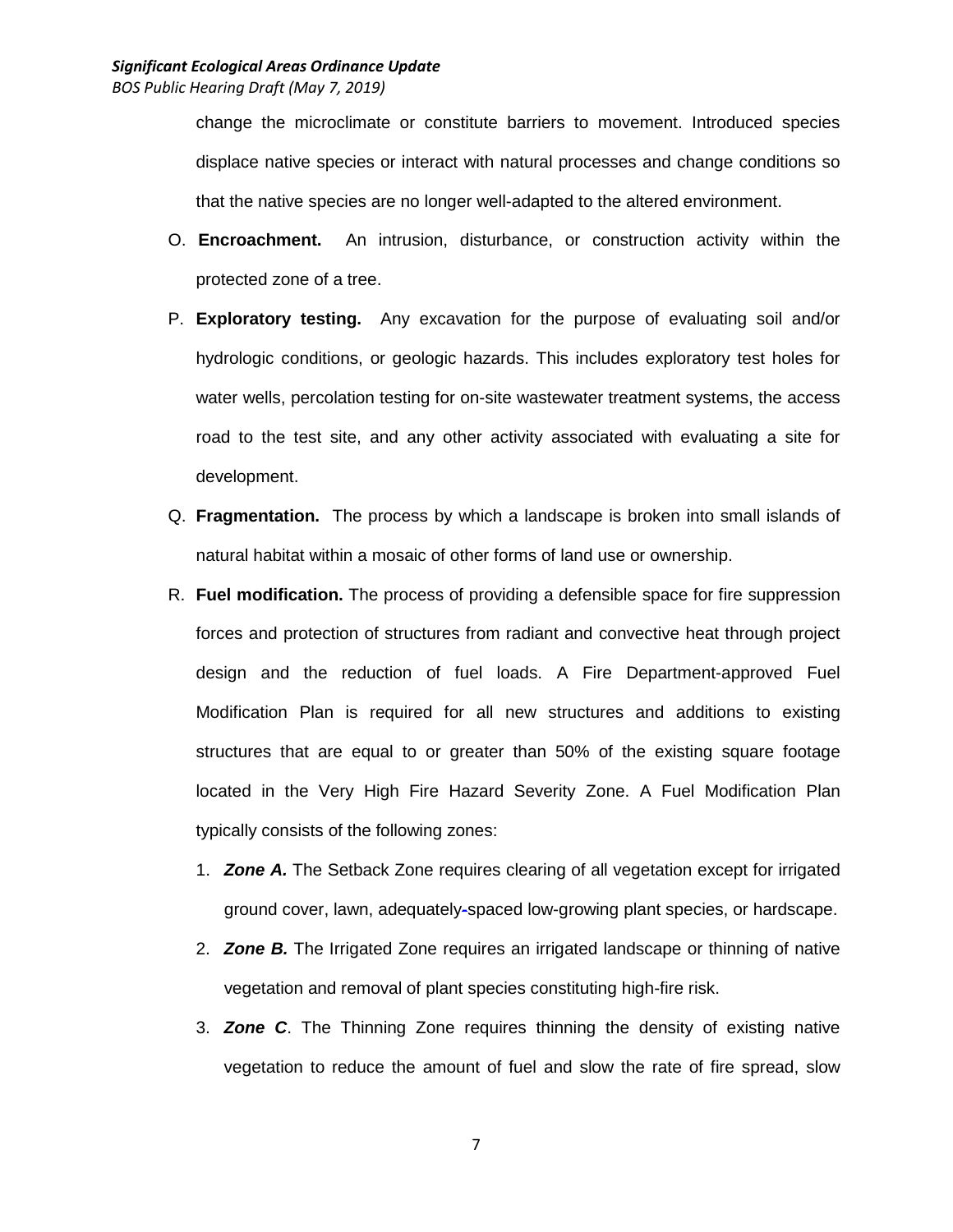flame lengths, and reduce the intensity of fire before it reaches the irrigated zones.

- S. **Geological features.** Landform and physical features, such as beaches, dunes, rock outcrops, and rocklands, formed through natural geological processes.
- T. **Landscaping.** Any activity that modifies the visible features of an area of land through alteration of natural elements, such as altering the contours of the ground or planting trees, shrubs, grasses, flowers, and other plants.
- U. **Land trust.** A non-profit organization that actively works to conserve land by undertaking or assisting in land or conservation easement acquisition, and is responsible to ensure the applicable preservation mechanisms required by this Chapter for lands received and terms of the conservation easement are upheld through stewardship activities.
- V. **Large Lot Parcel Map.** A map with parcels between 20 and 40 acres in size with no improvements, and with required access to a public street or highway; or parcels with minimum 40 acres or more with no improvements, and not required to have access to a public street or highway.
- W. **Linkage.** An area of land that possesses sufficient cover, food, forage, water, and other essential elements to serve as a movement pathway for species between two or more areas of habitat.
- X. **Natural community.** A distinctive assemblage of plant species that live together and are linked by their effects on one another and their environment, and which present a characteristic appearance based on size, shape, and spacing that is reflective of the effects of local climate, soil, water, disturbance, and other environmental factors.
- Y. **Natural open space.** Lands preserved in their natural, undeveloped condition.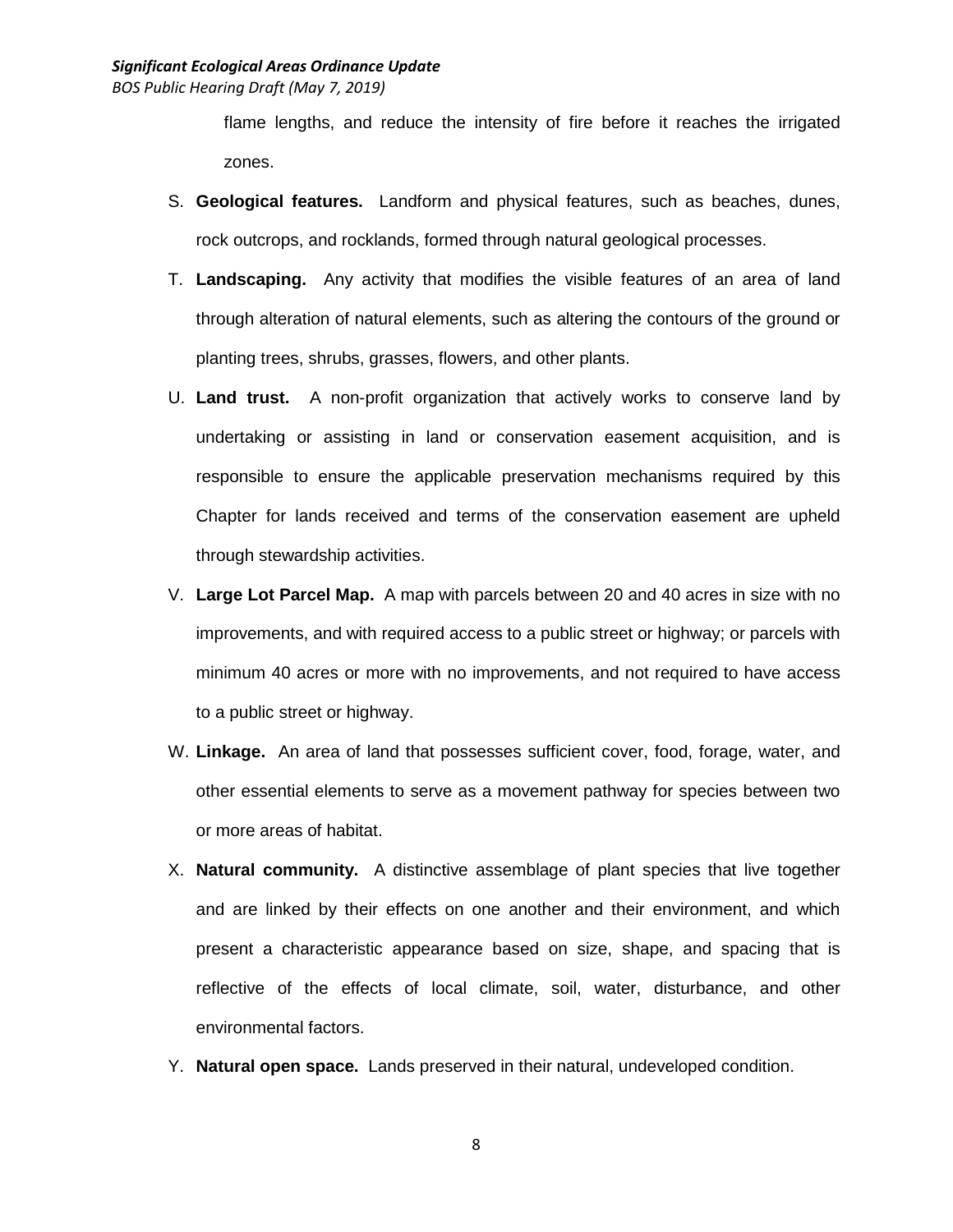### *Significant Ecological Areas Ordinance Update BOS Public Hearing Draft (May 7, 2019)*

- Z. **Previously disturbed farmland.** Farmland not grazed by domestic stock identified within the State of California Farmland Mapping and Monitoring Program or proved to have been used for agricultural production at some time during the past four years to the satisfaction of the Director.
- AA. **Priority Biological Resource.** SEA Resource Categories 1, 2, and/or 3.
- BB. **Protected zone.** The area within the dripline of a tree and extending therefrom to a point at least five feet outside the dripline, or 15 feet from the trunk, whichever is greater.
- CC. **Restoration Plan.** A plan that delineates the process of habitat restoration in order to return the habitat to a close resemblance of its condition prior to disturbance. A Restoration Plan shall be prepared by a biologist or restoration ecologist, and includes the following:
	- 1. Description and map of the area proposed to be restored or enhanced;
	- 2. Description of restoration or enhancement activities, including incidental activities, and their timeline;
	- 3. An inventory of SEA Resources onsite, including an evaluation of existing and pre-disturbance habitat quality;
	- 4. Statement of restoration goals and performance standards;
	- 5. Revegetation and restoration methodologies to be implemented; and
	- 6. Maintenance and monitoring provisions, including a monitoring period of no less than five years for individual restoration projects.
- DD. **SEA Protected Trees.** Native trees listed in the SEA Protected Tree List maintained by the Department are protected under the provisions of this Chapter, as described below: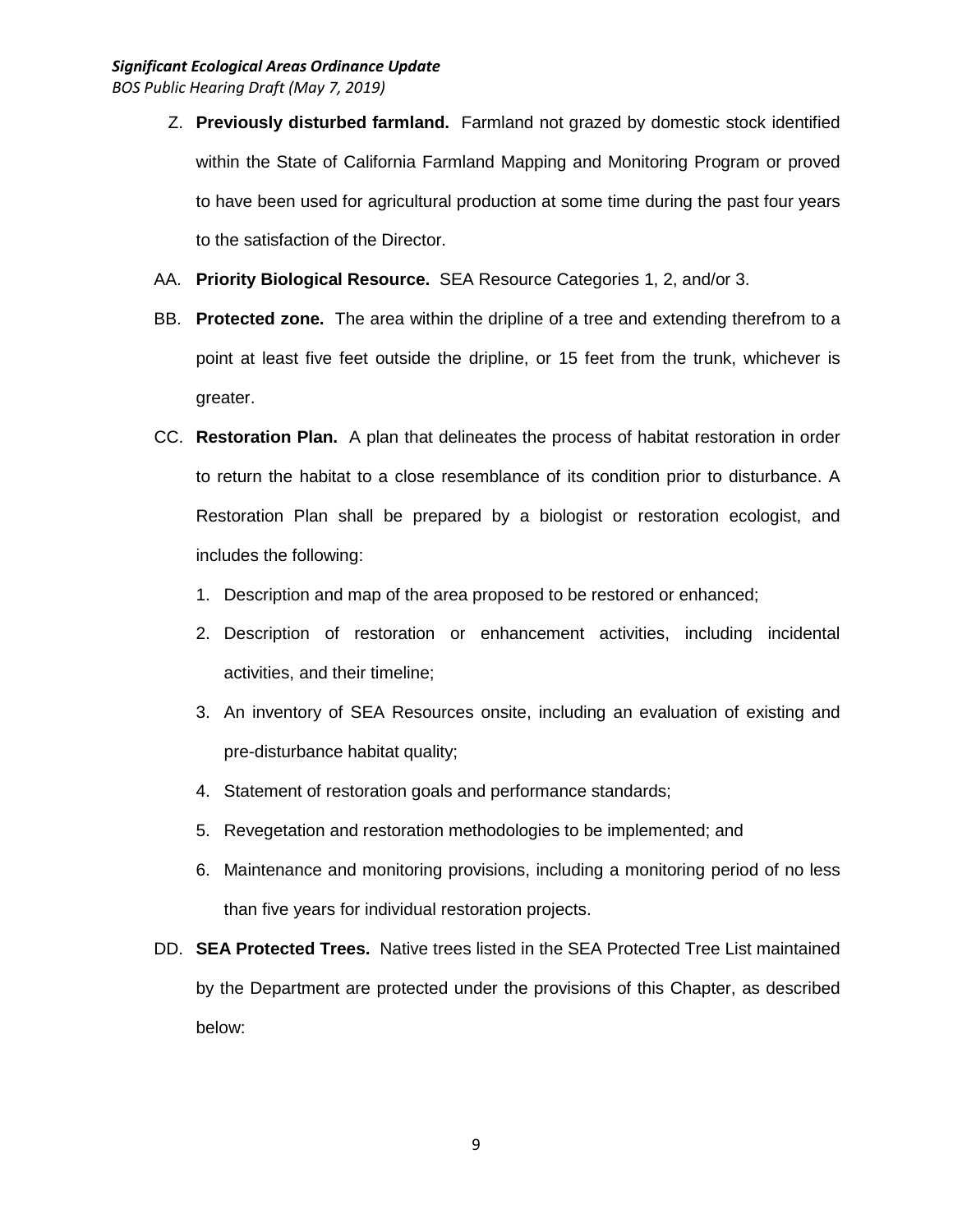- 1. Any listed native tree with a trunk diameter that meets or exceeds the diameter listed in the SEA Protected Tree List maintained by the Department, as measured 54 inches above natural grade.
- 2. Any listed native tree with two or more trunks that measure a total of at least 8 inches in diameter, as measured 54 inches above natural grade.
- 3. *Heritage Tree.* Any listed native tree with a trunk diameter that measures 36 inches or more in a single trunk or two trunks that measures a total of 54 inches or more in diameter. Exceptions to this are Joshua and juniper trees; heritage trees of those species have a height of 20 feet or a canopy spread of 35 feet, respectively. A Heritage Tree is considered irreplaceable because of the tree's rarity, distinctive features (e.g. size, form, shape, color), or prominent location within a community or landscape.
- EE. **SEA Resource.** Biological and physical natural resources that contribute to and support the biodiversity of SEAs and the ecosystem services they provide. SEA Resources include the species listed below within the five SEA Resource categories. SEA Resources are generally ranked based on rarity, sensitivity, and level of protection as it relates to the SEAs.
	- 1. *SEA Resource Category 1***.** Includes natural communities accepted by California Department of Fish and Wildlife (CDFW) and ranked G1 or S1 by CDFW, or utilizing NatureServe's Conservation Status Assessment methodology for unranked communities; plant species categorized by the California Native Plant Society (CNPS) as California Rare Plant Rank (RPR) 1A, 1B, 2A, 2B, or 3; plant and animal species formally listed or proposed for listing under the State and/or Federal Endangered Species Acts and habitat occupied by any such species; and water resources as defined by this Chapter.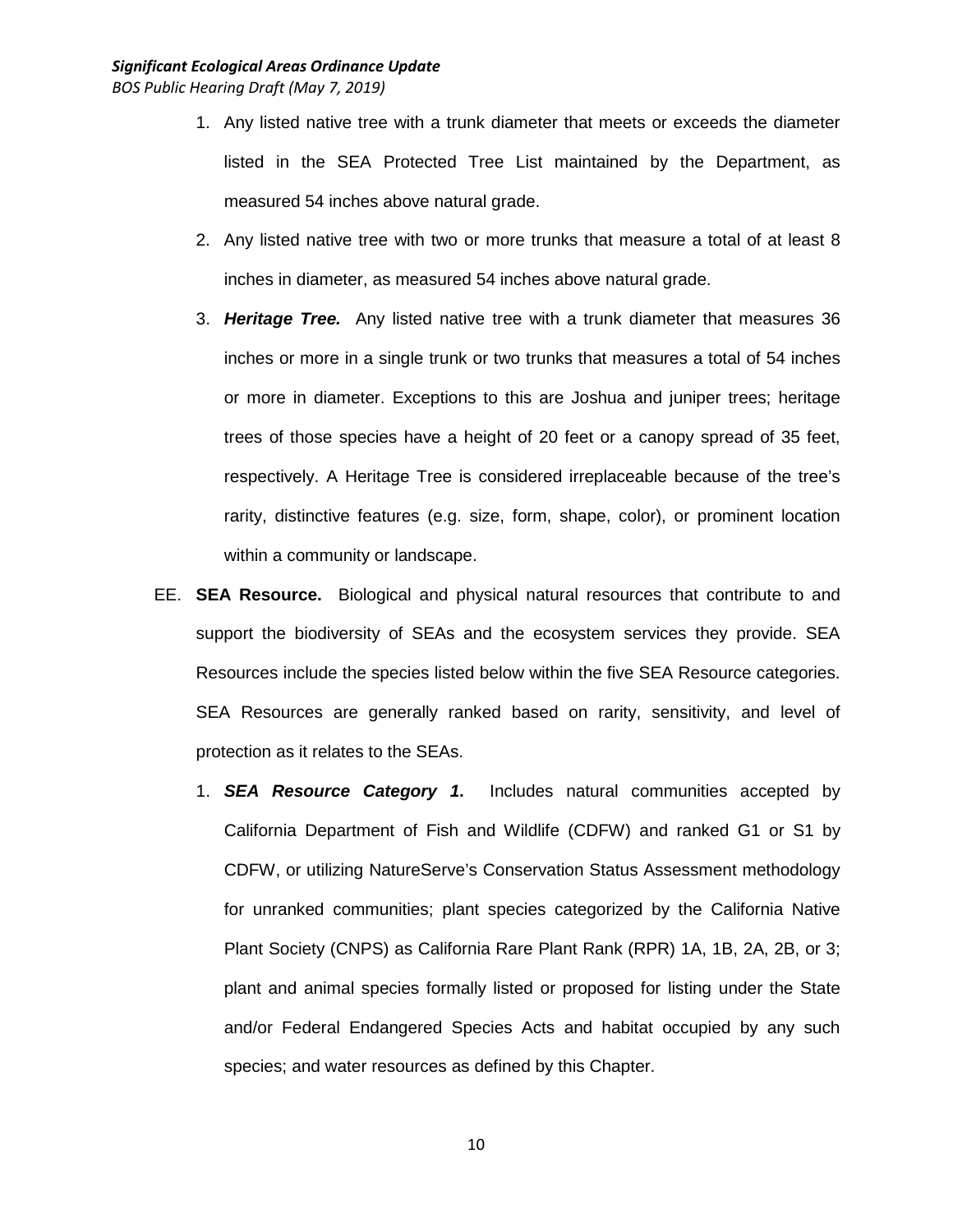- 2. *SEA Resource Category 2.* Includes natural communities accepted by CDFW and ranked G2 or S2 by CDFW, or utilizing NatureServe's Conservation Status Assessment methodology for unranked communities; animals listed by CDFW as Species of Special Concern and habitat occupied by any such species.
- 3. *SEA Resource Category 3.* Includes natural communities accepted by CDFW and ranked G3 or S3 by CDFW, or utilizing NatureServe's Conservation Status Assessment methodology for unranked communities; oak woodlands as defined by the Los Angeles County Oak Woodland Conservation Management Plan; and any biological or physical natural resource identified in the Sensitive Local Native Resources list maintained by the Department.
- 4. *SEA Resource Category 4***.** Includes natural communities accepted by CDFW and ranked G4, S4, G5 or S5 by CDFW, or utilizing NatureServe's Conservation Status Assessment methodology for unranked communities; plant species categorized by CNPS as RPR 4; and habitat occupied by annual or herbaceous RPR 4 plant species.
- 5. *SEA Resource Category 5.* Includes disturbed, early successional, or isolated resource elements, such as plant communities dominated by non-native species, agricultural fields, hedges, and non-native trees, which continue to provide habitat and movement opportunities for wildlife, buffers between development and wildlands, and ecosystem functions valuable to the resilience of the SEAs.
- FF. **Sensitive Local Native Resources.** Species identified by the Department to be rare or uncommon in the County or within a specific SEA, due to, but not limited to, being at the outer limits of their known range, having declining populations in the region, occurring in naturally small populations, being dependent on habitat that is declining in size and quality, having few records within the region, or having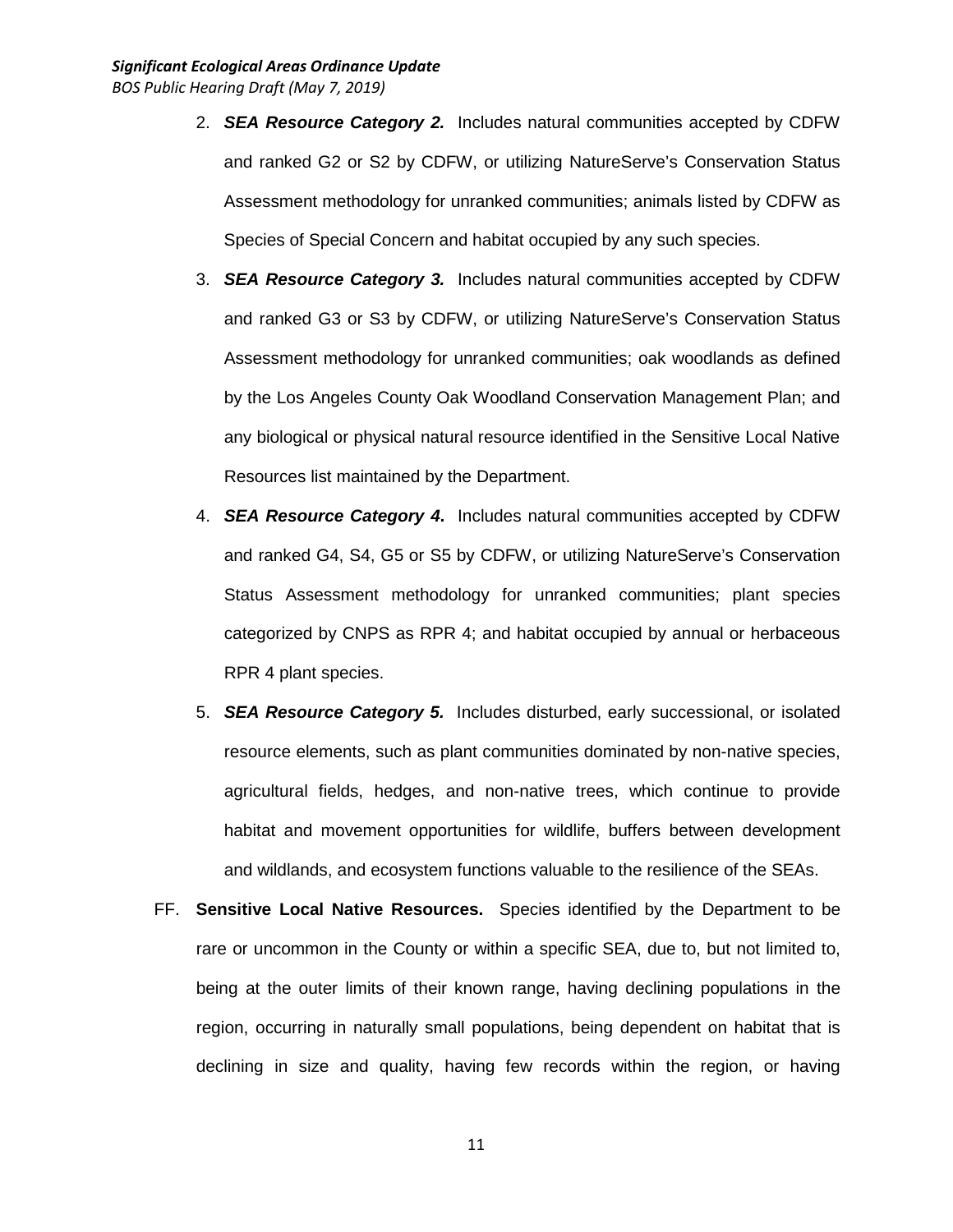historically been abundant in the region but for which there are no recent records. A list of Sensitive Local Native Resources is maintained by the Department.

- GG. **Stream.** Stream is a physical feature that at least periodically conveys water through a channel or linear topographical depression, defined by the presence of hydrological and vegetative indicators.
- HH. **Trim or prune.** The cutting of or removal of any limbs, branches, or roots of trees.
	- II. **Vegetation.** Ground cover that includes trees, shrubs, bushes, grasses, wildflowers, and other plant life.
- JJ. **Water resources.** Sources of permanent or intermittent surface water, including, but not limited to, lakes, reservoirs, ponds, rivers, streams, marshes, seeps, springs, vernal pools, and playas.
- KK. **Wetland.** Wetland is an area of land that is inundated or saturated by surface or groundwater at a frequency and duration sufficient to support, and that under normal circumstances does support, a prevalence of vegetation typically adapted for life in saturated soil conditions, with delineations following guidelines defined in the USFW Classification of Wetlands and Deepwater Habitats of the United States (Cowardin, 1979).
- LL. **Wildlife.** All animal life, including mammals, birds, reptiles, amphibians, fish, and invertebrates.
- MM. **Wildlife corridor.** An area of open space with sufficient width to permit larger, mobile species (such as, but not limited to, foxes, bobcats, and coyotes) to pass between or disperse from one major area of open space or region to another.
- NN. **Wildlife-permeable fencing.** A fence, wall, or gate that can be easily bypassed by all species of wildlife found within SEAs (such as, but not limited to, deer, coyotes, bobcats, mountain lions, rodents, amphibians, reptiles, and birds).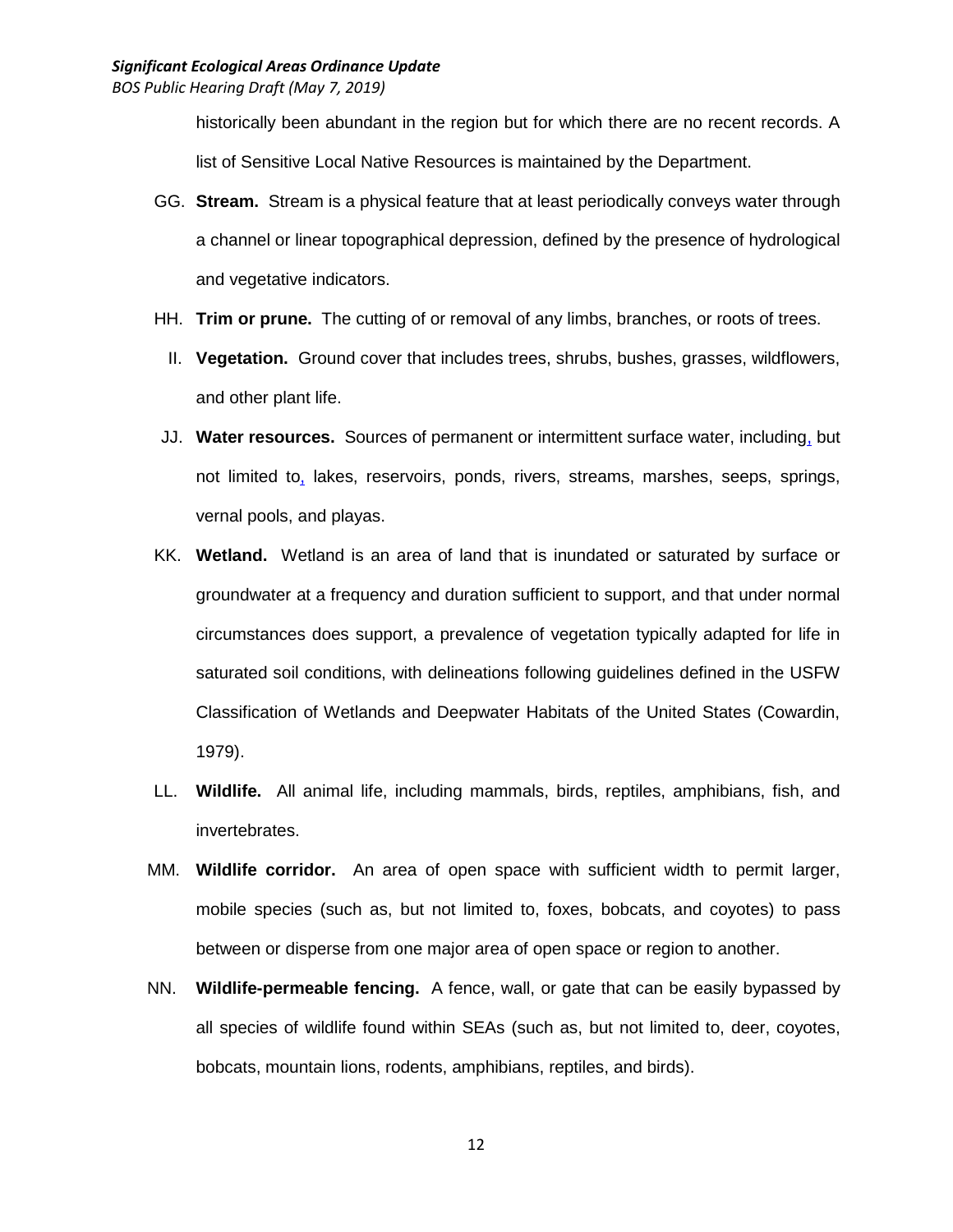### **22.102.030 Applicability**

- A. Applications submitted on or after the effective date of this ordinance are subject to the regulations herein. Pending projects with a complete application prior to the date of applicability for this Chapter may choose to comply with the SEA Ordinance applicable at the time of a complete application submittal or the amended SEA regulations made effective through this ordinance amending herein this Chapter.
- B. This Chapter applies to all activities that meet the definition of development herein where occurring within all areas designated as SEA in the General Plan and related maps as SEAs.
- C. Where a provision of the zone, supplemental district, or anywhere else in this Title 22 regulates the same matter as this Chapter, whichever provision is more protective of biological resources shall apply.
- D. Until such time as the Santa Catalina Island Local Coastal Program (LCP) is amended, development within SEAs as mapped in the LCP shall be regulated by the version of the SEA Ordinance in effect at the time of certification of the LCP.
- E. Until such time as the Santa Monica Mountains North Area Community Standards District (SMMNA CSD) is amended, development occurring within SEAs in the boundaries of the Santa Monica Mountains North Area Plan shall be regulated by the version of the SEA Ordinance in effect at the time of the adoption of the Los Angeles County General Plan 2035.

### **22.102.040 Exemptions**

The following developments are exempt from the regulations of this Chapter. Development that does not qualify for any of the exemptions listed below is subject to the regulations of this Chapter.

A. Within the boundaries of the Antelope Valley Area Plan: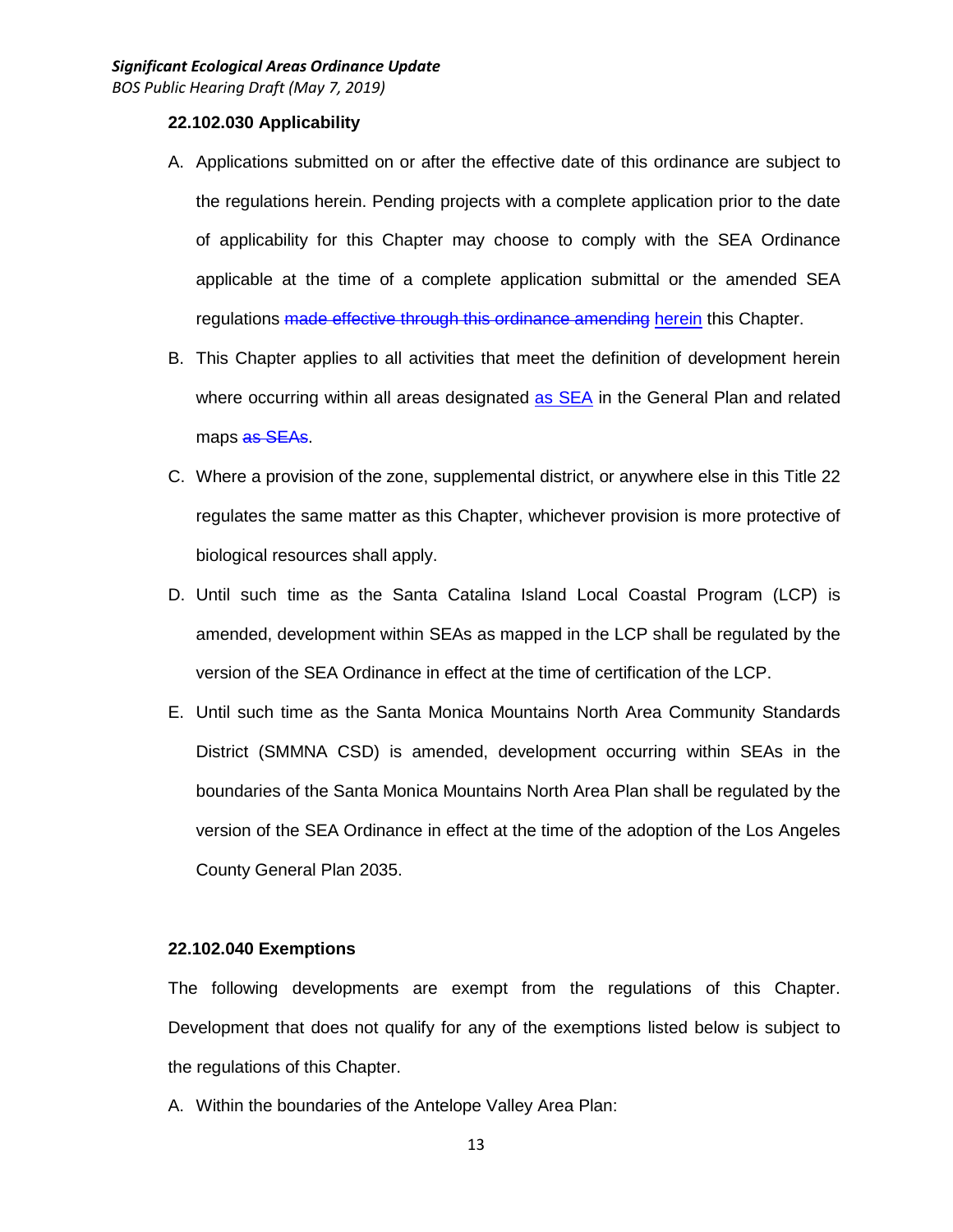#### *Significant Ecological Areas Ordinance Update*

- 1. Construction of a new single-family residence, regardless of size;
- 2. Improvements accessory to a single-family residence, regardless of size:
	- a. Additions to an existing single-family residence;
	- b. Landscaping;
	- c. New accessory structures;
	- d. Additions to existing accessory structures; and
	- e. New or expanded animal keeping areas and facilities.
- 3. Agricultural uses on all previously disturbed farmland as defined by Section 22.102.020 (Definitions).
- B. All areas outside the boundaries of the Antelope Valley Area Plan:
	- 1. Additions or modifications to existing single-family residences, associated accessory structures, or animal keeping areas/structures, as long as such addition or modification does not increase the total building site area to more than 20,000 square feet or encroach into more than 10 percent of the dripline for up to four SEA Protected Trees.
	- 2. A maximum of one accessory animal keeping structure less than 120 square feet. Such structure shall be located no more than 100 feet from the primary use.
- C. Maintenance, minor additions or changes to existing legally established development, if:
	- 1. Maintenance, additions, or changes do not expand the previously approved development footprint; or
	- 2. Maintenance, additions, or changes are operating under a valid use permit and found to be in substantial compliance with such permit.
- D. Development requiring renewal of previously approved discretionary permits, if:
	- 1. The previously approved development footprint is not expanded; and
	- 2. Impacts to biological resources were reviewed under the prior permit.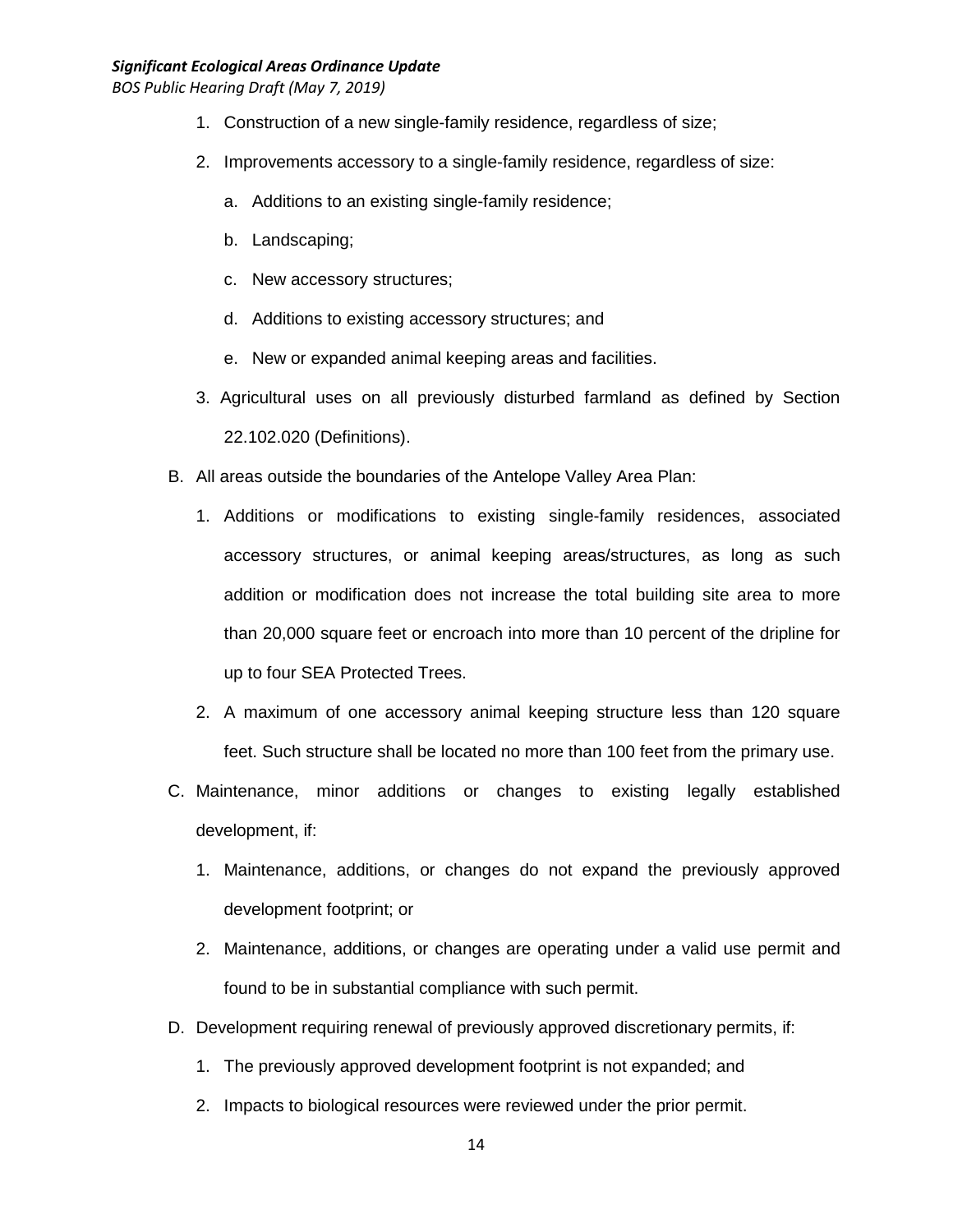- E. Renewal of previously approved discretionary permits located within the adopted expanded SEA boundaries, if:
	- 1. The previously approved development footprint is not expanded; and
	- 2. Impacts to biological resources were reviewed under the prior permit.
- F. Any development regulated by an adopted Specific Plan, provided that such development complies with the applicable provisions of the Specific Plan and can demonstrate that the development received adequate review of biological resources and impacts to them.
- G. The rebuilding and replacement of legally built structures which have been damaged or partially destroyed and will not increase the previously existing development footprint.
- H. Land divisions for the purposes of the California Land Conservation Act of 1965 commonly referred to as the Williamson Act.
- I. Legally required fuel modification and brush clearance activities with the exception of tilling and discing, as approved by the Fire Department, associated with existing legal structures for the purpose of fire protection.
- J. Periodic reviews established in Section 22.190.080 (Reclamation Plan) for previously approved surface mining permits and reclamation plans authorized to operate under Chapter 22.190 (Surface Mining Permits) provided that such periodic review is conducted during the life of that grant, does not include proposed changes that would result in expanded development, and is consistent with valid permits.
- K. Development activity necessary for the repair or maintenance of existing legally established driveways, streets, and highways, provided that and will it does not increase the existing development footprint or impact drainages or streams.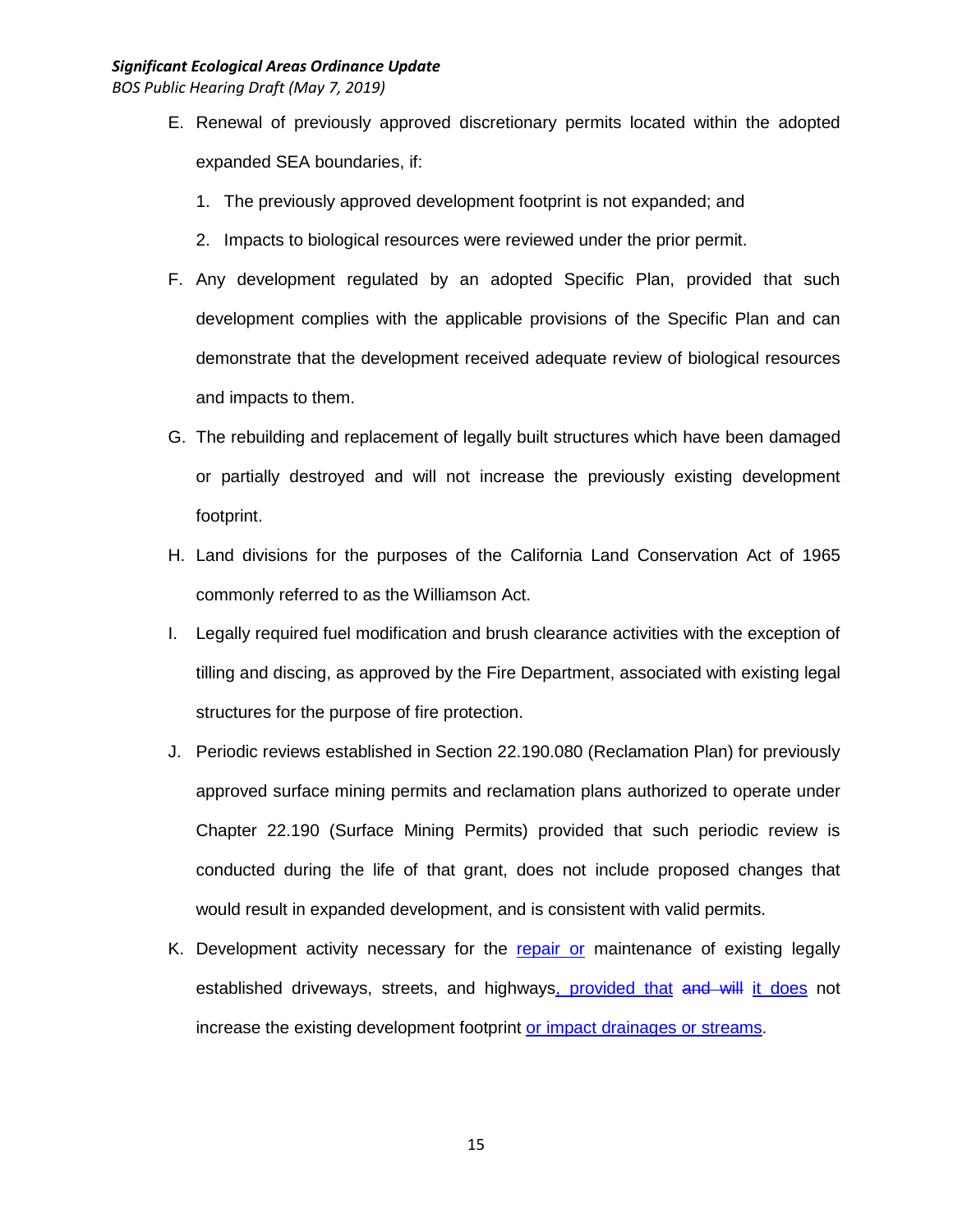# *Significant Ecological Areas Ordinance Update*

- L. Development where the only impact to SEA Resources involves trees planted as required per Titles 21 and 22, Low Impact Development per Title 12, or Green Building requirements per Title 31.
- M. Emergency removal of any tree listed on the SEA Protected Tree List maintained by the Department, due to a hazardous or dangerous condition, or being irretrievably damaged or destroyed through flood, fire, wind, lightning, drought, pests, or disease, as determined after visual inspection by a Forester with the Fire Department in consultation with a County Biologist.
- N. Tree maintenance, limited to removal of dead wood and pruning of branches not to exceed two inches in diameter and 25 percent of live foliage within a two-year period, intended to ensure the continued health of a SEA Protected Tree, in accordance with guidelines published by the National Arborists Association. Should excessive maintenance, trimming, or pruning adversely affect the health of the tree, as determined by the County Biologist or Forester with the Fire Department, a Protected Tree Permit per Section 22.102.070 (Protected Tree Permit) or SEA Conditional Use Permit (SEA CUP) per Section 22.102.080 (SEA Conditional Use Permit) may be required.
- O. Emergency or routine maintenance by a public utility necessary to protect or maintain essential components of an existing utility or transmission system.
- P. Introduction of trees which qualify for protection under the definition of SEA Protected Tree, but which can be demonstrated to have been planted by a person for the purposes of affecting the architecture, climate, or aesthetics of a given place and are, therefore, considered landscape features, or subsequent removal or other alteration of only those trees that qualify as introduced. Removal or other alteration of an introduced tree shall require documentation of the introduction. Trees planted as mitigation do not qualify as introduced.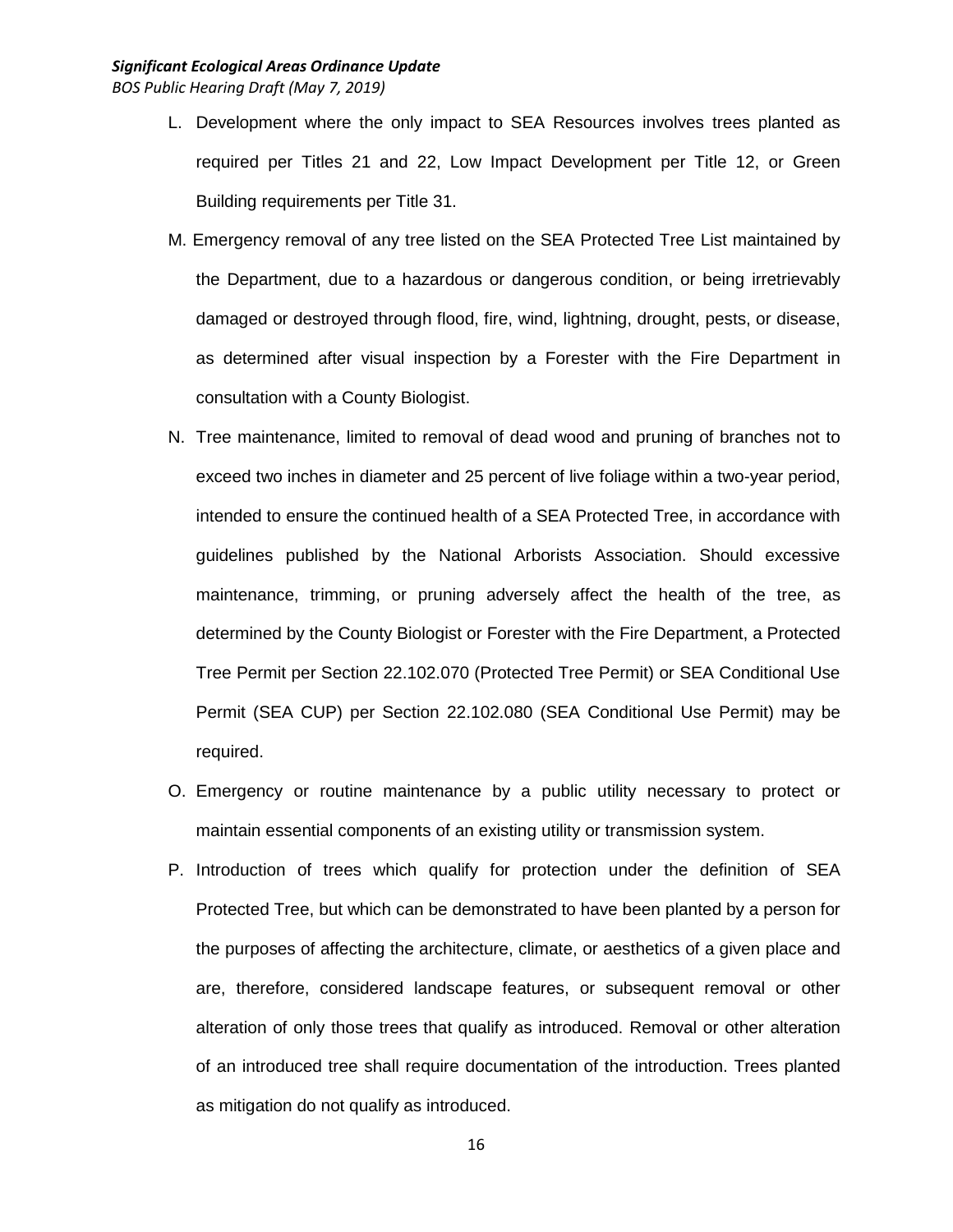## **22.102.050 SEA Counseling**

Prior to the submittal of an application for activities involving development within a SEA, a preliminary review of proposed development activities and consideration of the associated impacts on SEA Resources shall occur through a SEA Counseling meeting, unless waived at the discretion of the Director.

- A. **Application Materials.** The applicant shall submit the following:
	- 1. SEA Counseling Application and applicable fees;
	- 2. Biological Constraints Map (BCM); and
	- 3. Conceptual Project Design.
- B. **Recommendation.** The Director shall recommend at the SEA Counseling meeting one of the following:
	- 1. The conceptual project demonstrates the ability to comply with Section 22.102.090 (SEA Development Standards), and only a Ministerial SEA Review shall be required per Section 22.102.060 (Ministerial SEA Review);
	- 2. The conceptual project demonstrates the ability to comply with Section 22.102.090 (SEA Development Standards) with the exception of Subsection 22.102.090.B (SEA Protected Trees), and a Ministerial SEA Review and Protected Tree Permit shall be required per Sections 22.102.060 (Ministerial SEA Review) and 22.102.070 (Protected Tree Permit); or
	- 3. The conceptual project does not demonstrate the ability to comply with Section 22.102.090 (SEA Development Standards), and a SEA CUP shall be required per Section 22.102.080 (SEA Conditional Use Permit).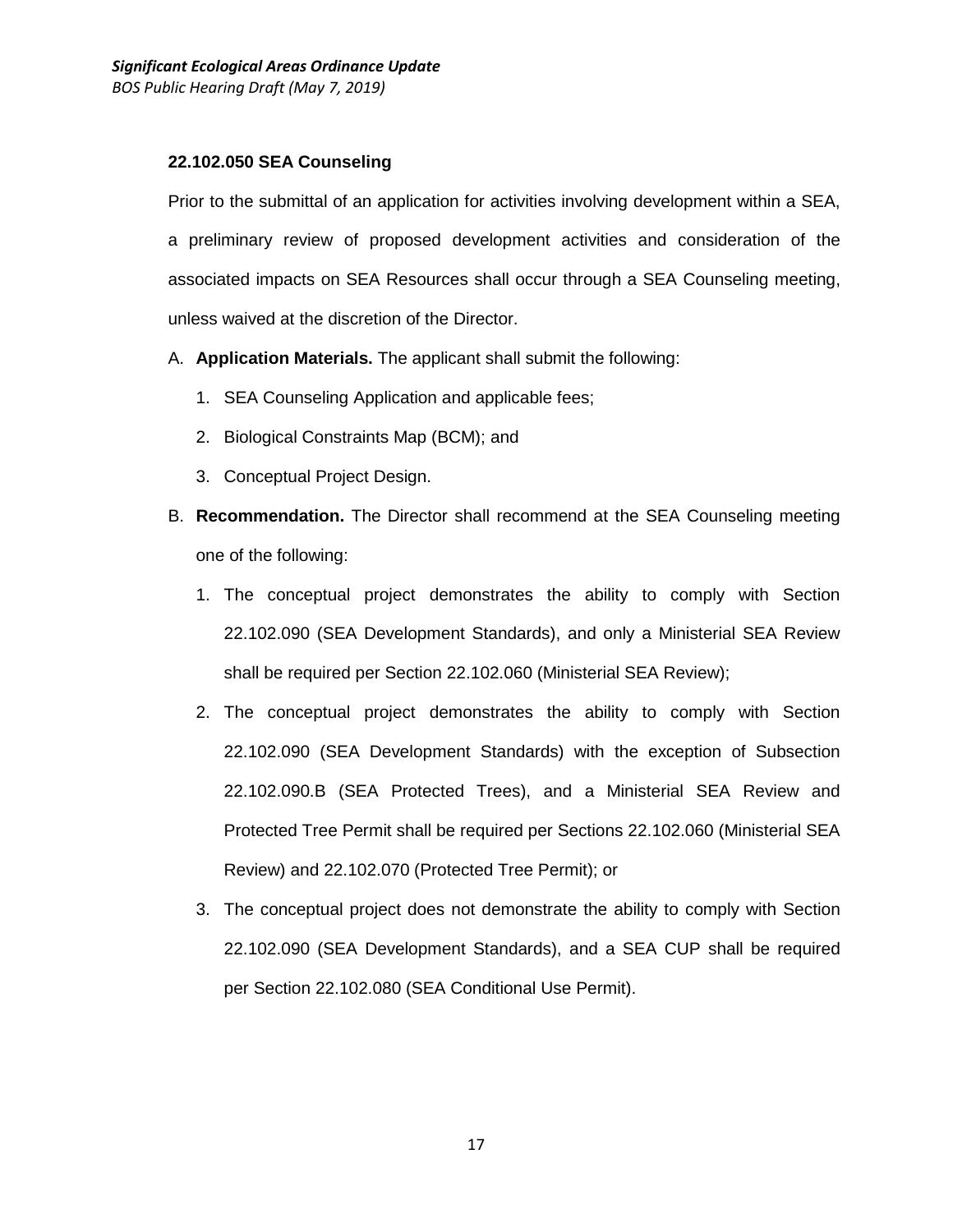#### **22.102.060 Ministerial SEA Review**

- A. **Review Procedures.** The Ministerial SEA Review shall be a biological review, conducted by the County Biologist, to accompany the review process for the use permit required by the underlying zone and other provisions of this Title 22. If the development does not require a use permit, the Ministerial SEA Review shall be processed as consist of a biological review and a Site Plan (Type H I) Review. A Ministerial SEA Review shall be required for any development to determine compliance with the following:
	- 1. The total building site area shall be no more than 20,000 square feet;
	- 2. Development is consistent with Section 22.102.090 (SEA Development Standards); and
	- 3. Natural open space preservation is provided in compliance with Section 22.102.100 (Natural Open Space Preservation).
- B. **Application Materials.** In addition to the required application materials for the appropriate use permit, the following materials shall be submitted for the Ministerial SEA Review:
	- 1. *Site Plan*. A site plan identifying:
		- a. All proposed development, including on-site and off-site ground-disturbing activity and vegetation removal;
		- b. Grading activity location, description, and quantities identified by cut, fill, import, natural grade, export and, when applicable, remedial and overexcavation is required;
		- c. Areas to be re-vegetated or restored, including a plant identification list with the botanical and common names of all planting materials;
		- d. Location and square footage of decorative landscaping or crops, including proposed groundcover areas, shrub mass, and existing and proposed tree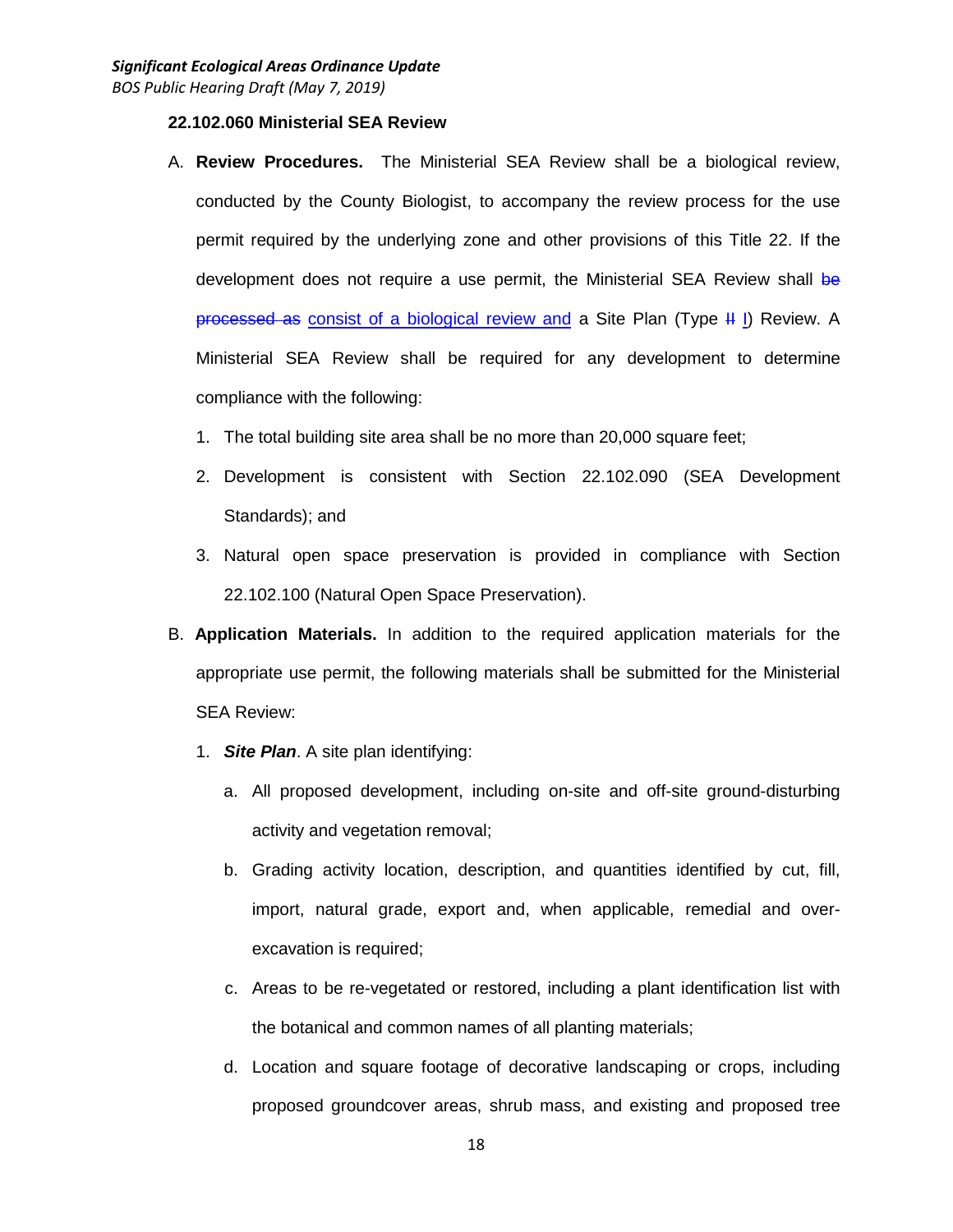# *Significant Ecological Areas Ordinance Update*

*BOS Public Hearing Draft (May 7, 2019)*

locations, for all common or open space areas not left in a natural state. Plant identification lists shall include botanical and common names of all planting materials; and

- e. On-site natural open space preservation, as applicable.
- 2. A Biological Constraints Map (BCM).
- 3. Natural Open Space Recordation documentation per Section 22.102.100 (Natural Open Space Preservation) with an attached exhibit identifying the required preserved natural open space area.

### C. **Additional Review.**

1. *Site Visit.* A site visit by the County Biologist may be deemed necessary by the Director to adequately determine compliance with Sections 22.102.090 (SEA Development Standards) and 22.102.100 (Natural Open Space Preservation).

## **22.102.070 Protected Tree Permit**

Trees serve a significant role in the SEAs by providing habitat and ecosystem services. The intent of the following tree protection regulations is to encourage the responsible management of trees in the SEAs.

- A. **Permit Required.** A Protected Tree Permit shall be required for development that complies with Section 22.102.090 (SEA Development Standards) with the exception of Subsection 22.102.090.B (SEA Protected Trees), and which includes any of the following impacts:
	- 1. Pruning or trimming of branches of SEA Protected Trees in excess of two inches in diameter or 25 percent of live foliage for one or more trees;
	- 2. Encroachments of up to 30 percent into a SEA Protected Tree's protected zone. Any encroachment of more than 30 percent into the protected zone of a tree shall be considered as a tree removal as described in Subsection A.3 below; or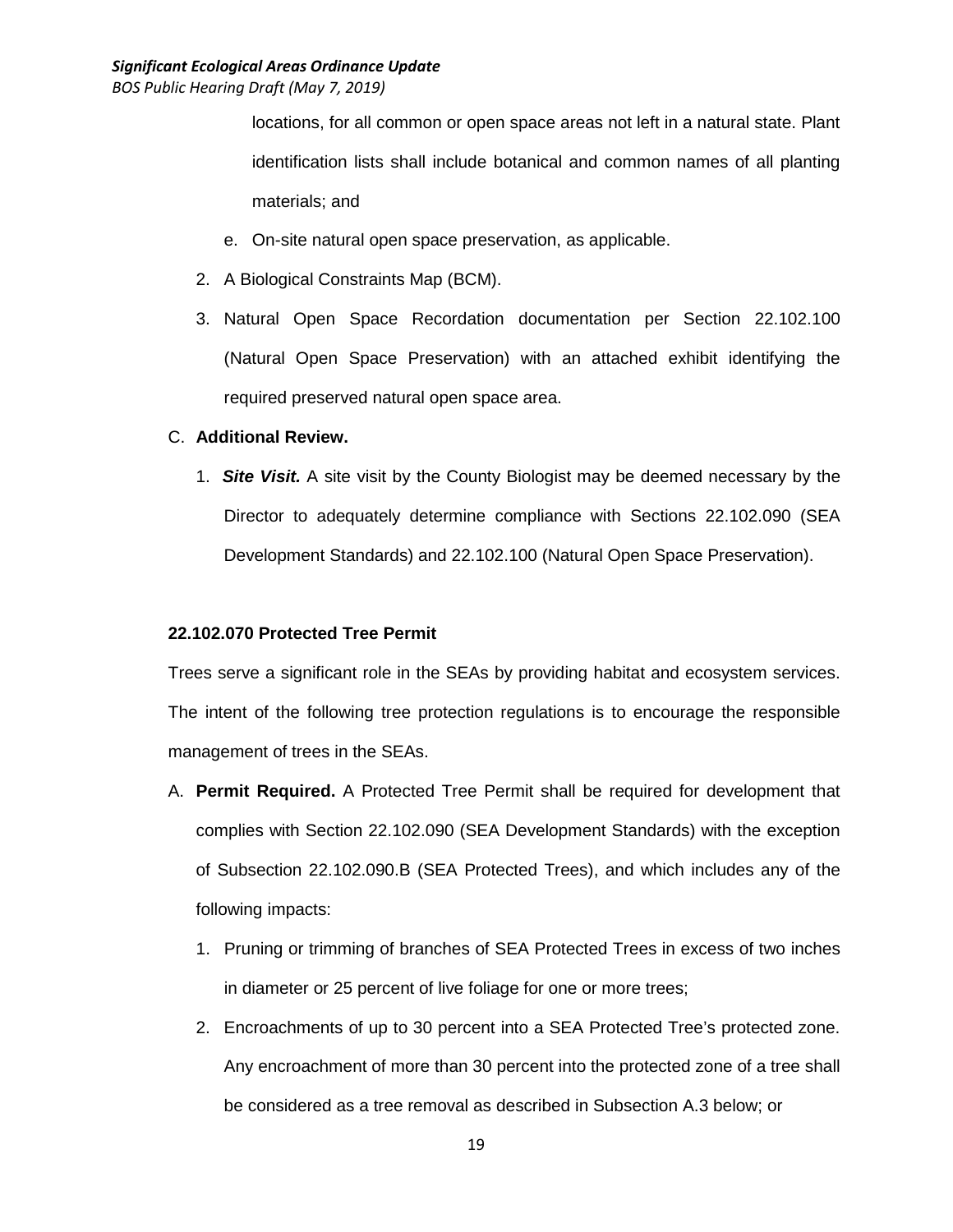- 3. Removal of up to two SEA Protected Trees that are not designated as Heritage Trees.
- 4. Tree relocation poses significant risk to the health or survival rate of a tree. Any relocation of a SEA Protected Tree shall therefore be processed as a removal as described in Subsection A.3 above.
- B. A SEA CUP shall be required per Section 22.102.080 (SEA Conditional Use Permit) for the following impacts:
	- 1. Removal of more than two SEA Protected Trees; or
	- 2. Removal of any SEA Protected Tree designated as a Heritage Tree.
- C. **Application Materials.** The following materials shall be submitted for the Protected Tree Permit:
	- 1. Application materials for Type II Review;
	- 2. Protected Tree Report prepared by an arborist or a resource specialist shall include the following:
		- a. Associated tree survey map;
		- b. Descriptions and locations of all existing SEA Protected Trees on the subject property and impacted SEA Protected Tree(s) adjacent to the subject property;
		- c. Existing health and potential impacts of development of each SEA Protected Tree;
		- d. Identification of all proposed SEA Protected Tree removals and encroachments; and
		- e. Recommendations for avoiding, minimizing, and/or mitigating SEA Protected Tree impacts.
	- 3. Oak tree species may require additional application materials as stated in Chapter 22.174 (Oak Tree Permits).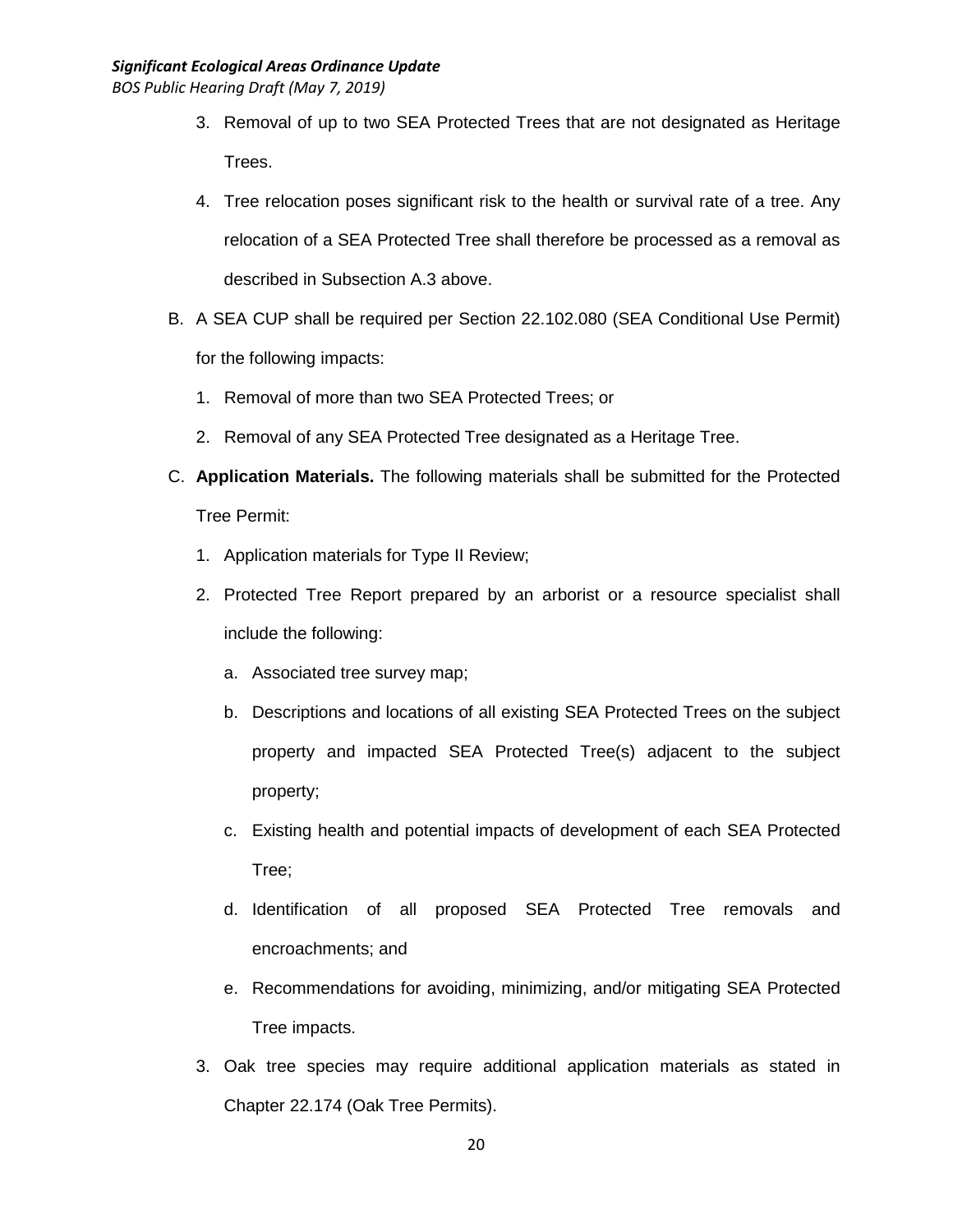- D. **Burden of Proof.** In addition to the materials required per Subsection 22.102.070.BC (Application Materials), the application shall substantiate to the satisfaction of the Commission or Hearing Officer the following facts:
	- 1. That any proposed construction will be accomplished without endangering the health of the remaining SEA Protected Tree(s), if any, on the property; and
	- 2. That the removal or encroachment of the SEA Protected Tree(s) proposed will not result in soil erosion through the diversion or increased flow of surface waters that cannot be satisfactorily mitigated.
- E. **Findings**. A Protected Tree Permit may be approved only if the action proposed will not be contrary to or be in substantial conflict with the intent and purpose of the Protected Tree Permit procedures and the following findings are made:
	- 1. That the proposed impacts to SEA Protected Tree(s) will be mitigated in compliance with Subsection 22.102.070.F (Mitigation); and
	- 2. One or more of the findings below:
		- a. That the required action is necessary to allow reasonable economic or other enjoyment of the property and there is no other feasible design alternative that would avoid impact to the SEA Protected Tree(s); or
		- b. That the SEA Protected Tree(s) proposed for removal, encroachment, or pruning interferes with utility services or streets and highways, either within or outside of the subject property, and no reasonable alternative to such interference exists other than removal of the SEA Protected Tree(s); or
		- c. That the condition of the SEA Protected Tree(s) proposed for removal, encroachment, or pruning due to disease, danger, or falling is such that it cannot be remedied through reasonable preservation practices.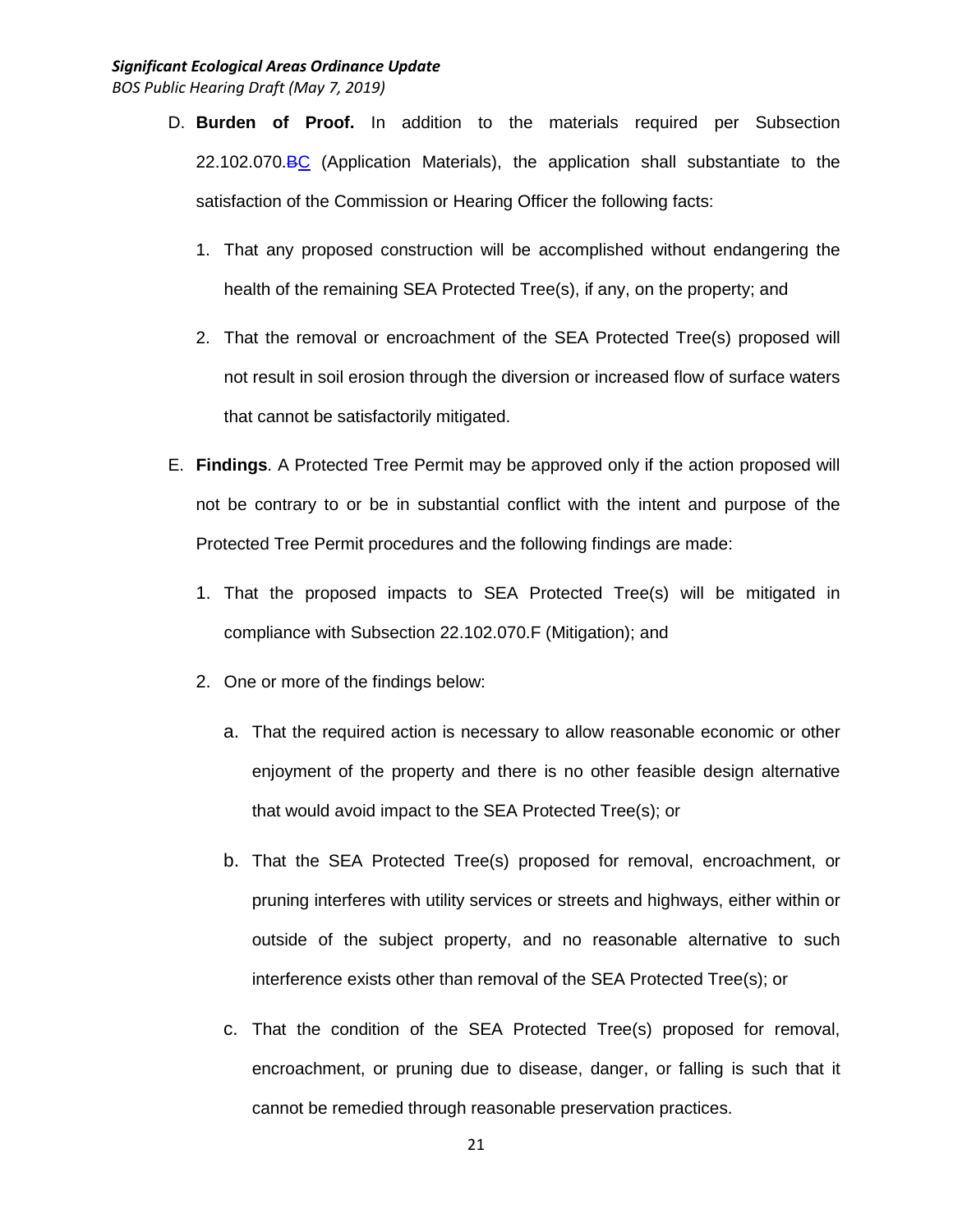## F. **Mitigation.**

1. *Mitigation Ratios.* Impacts to SEA Protected Trees shall be mitigated per the

mitigation ratios in Table 22.102.070-A.

| <b>TABLE 22.102.070-A: MITIGATION RATIOS FOR PROTECTED TREE PERMIT</b>                                  |                                                             |  |  |  |
|---------------------------------------------------------------------------------------------------------|-------------------------------------------------------------|--|--|--|
| <b>Impact</b>                                                                                           | <b>Mitigation Requirements</b>                              |  |  |  |
| Pruning of branches larger than two inches<br>in diameter or in excess of 25 percent of<br>live foliage | Monitoring per Subsection EF.2                              |  |  |  |
| percent encroachment into<br>to 30<br>Up<br>protected zones                                             | Monitoring per Subsection $E$ F.3                           |  |  |  |
| designated<br>Removal of trees not<br>as<br><b>Heritage Trees</b>                                       | 2:1 Replacement Ratio and Monitoring<br>per Subsection EF.4 |  |  |  |
| Removal of Heritage Tree                                                                                | <b>SEA CUP required</b>                                     |  |  |  |

- 2. Where pruning or trimming of SEA Protected Trees exceeds 25 percent of live foliage or involves cutting of branches greater than two inches in diameter, each affected tree shall be monitored for a period of not less than seven years, with monitoring visits conducted by the County Biologist or Forester with the Fire Department occurring in years two, four, and seven. Should any of these trees be lost or suffer unacceptable decline of health or vigor as a result of the pruning, the applicant shall mitigate the impacts at a 2:1 replacement ratio per Subsection EF.4 below.
- 3. Where development encroaches up to 30 percent of the protected zone of SEA Protected Trees, each affected tree shall be monitored for a period of not less than seven years, with monitoring visits conducted by the County Biologist or Forester with the Fire Department occurring in years two, four, and seven. Should any of these trees be lost or suffer unacceptable decline of health or vigor as a result of the proposed development, the applicant shall mitigate the impacts at a 2:1 replacement ratio per Subsection  $E_{\text{F}}$ .4 below.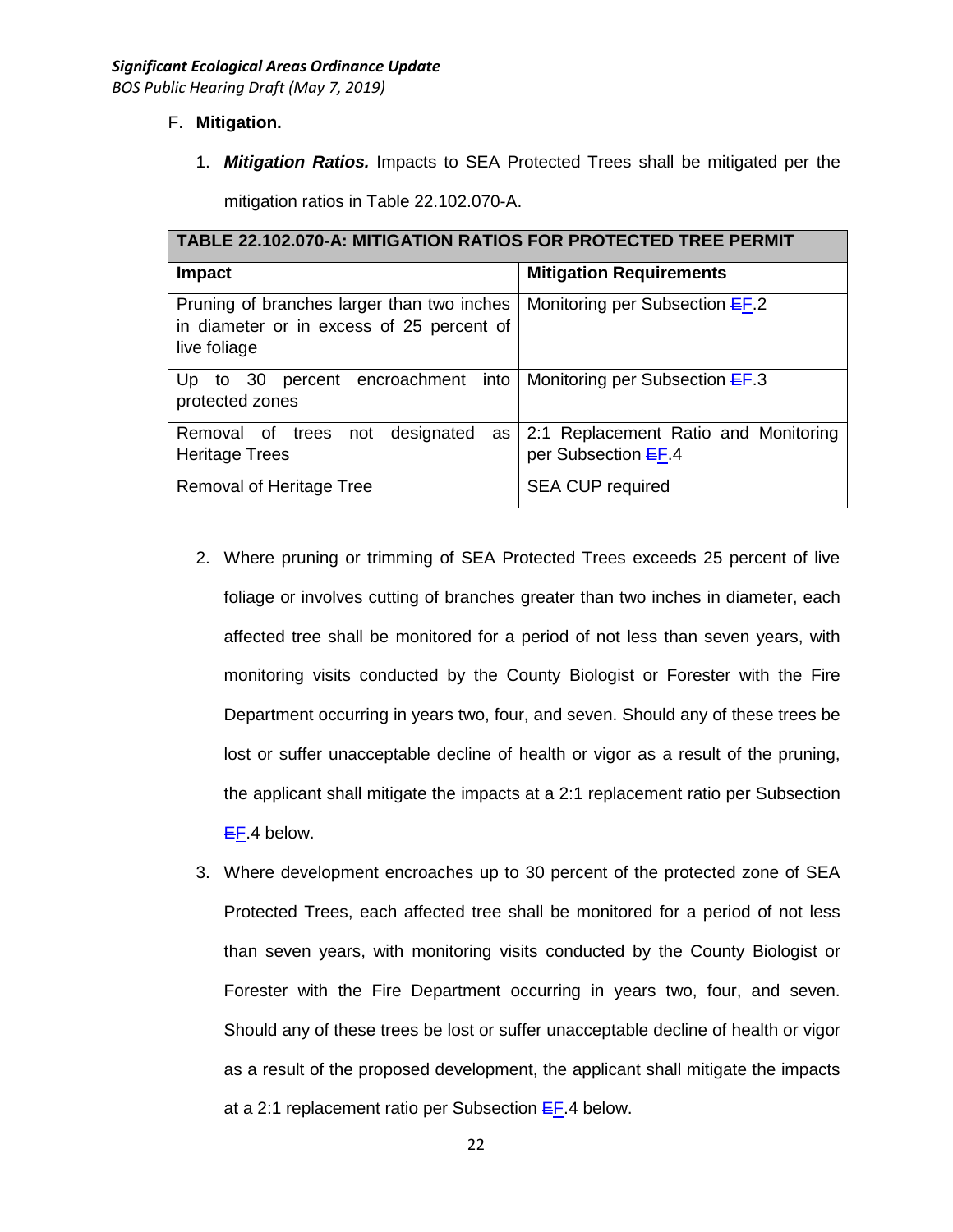- 4. Required replacement trees shall consist exclusively of native trees of the same species being removed, and shall be in the ratio required in Table 22.102.070-A. Each replacement tree shall be monitored by the County Biologist or Forester with the Fire Department for a period of not less than seven years, with monitoring visits in years two, four, and seven. Replacement trees shall be properly cared for and maintained during the full monitoring period and shall be replaced by the applicant or permittee should any of these trees be lost or suffer unacceptable decline of health or vigor at the end of the monitoring period.
- 5. *Protected Tree Fund.* If replacement on the project site of SEA Protected Trees proposed for encroachment or removal is inappropriate, a Forester with the Fire Department or County Biologist may recommend that the applicant pay into the Protected Tree Fund the amount equivalent to the resource value of the trees described in the Protected Tree Report. The resource value shall be calculated by the applicant and approved by a Forester with the Fire Department or County Biologist according to the most current edition of the International Society of Arboriculture's "Guide for Plant Appraisal."
	- a. Funds collected shall be used for the following purposes:
		- i. Establishing and planting native trees on public lands;
		- ii. Maintaining existing native trees on public lands;
		- iii. Purchasing native tree woodlands; and/or
		- iv. Purchasing sensitive native trees of ecological, cultural, or historic significance.
	- b. Not more than twenty percent of the funds collected may be used to study and identify appropriate programs, including but not limited to outreach and educational programs, for accomplishing the purposes described in Subsection F.5.a above.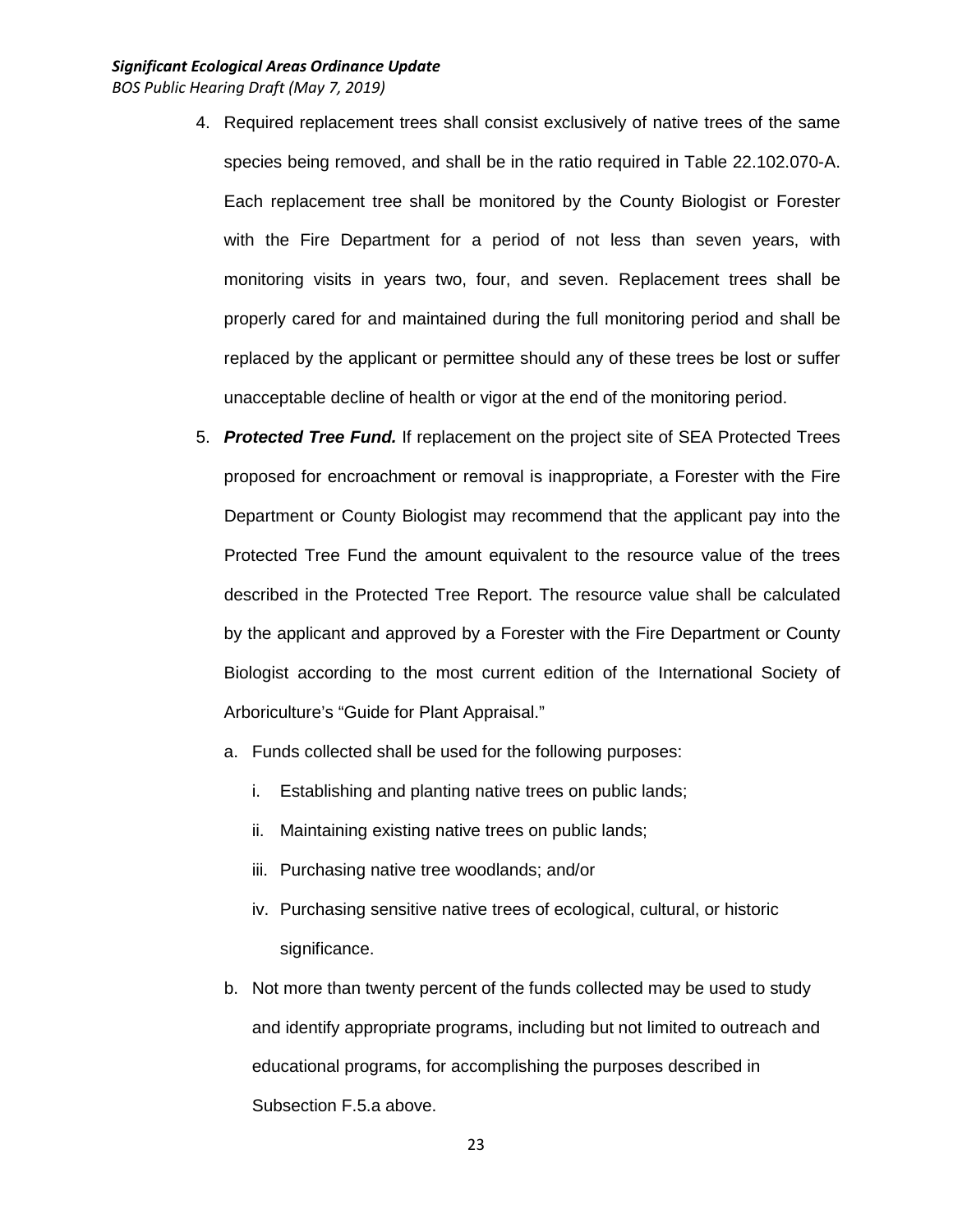- G. **Noticing and Public Hearing.** Noticing and public hearing procedures for a Protected Tree Permit shall be consistent with the requirements of Type II Review stated in Division 9.
- H. **Enforcement.** In interpreting the provisions of Section 22.102.070 (Protected Tree Permit) as applied to this Chapter, each individual tree cut, destroyed, removed, relocated or damaged in violation of these provisions shall be deemed a separate offense.

#### **22.102.080 SEA Conditional Use Permit**

- A. **Permit Required.** A discretionary SEA Conditional Use Permit (SEA CUP) application shall be required for development which cannot demonstrate compliance with Section 22.102.070 (Protected Tree Permit), or Sections 22.102.090 (SEA Development Standards) and 22.102.100 (Natural Open Space Preservation).
- B. **Application Materials.** An application for a SEA CUP shall be filed and processed in compliance with Chapter 22.230 (Type III Review – Discretionary).
	- 1. In addition to the application materials listed in Subsection 22.102.060.B (Application Materials), the applicant shall submit the following to the satisfaction of the Director in consultation with the County Biologist:
		- a. Biological Constraints Analysis (BCA);
		- b. Biota Report; and
		- c. Additional materials and information that may be deemed necessary by the Director, County Biologist, or SEATAC to adequately evaluate the application.

2. The Director may waive one or more of the items in this Subsection B when deemed unnecessary to process the application.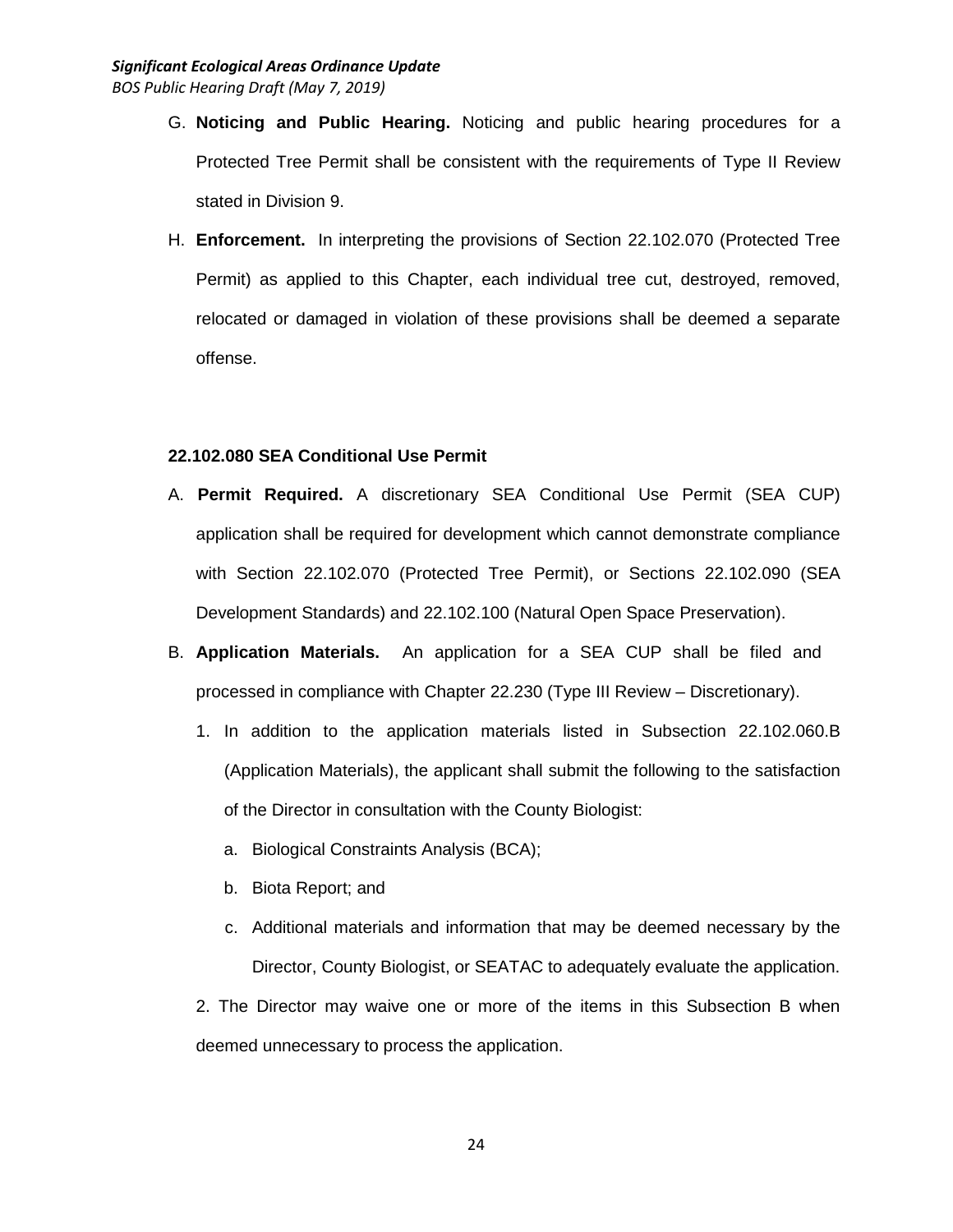- C. **Additional Review.**
	- 1. *Site Visit.* Site visit(s) by the County Biologist may be deemed necessary by the Director to adequately evaluate the impacts to SEA Resources.
	- 2. *SEATAC Review.* Prior to a public hearing, a SEA CUP application shall be required to undergo review by the SEATAC, unless waived by the Director. The scope of the SEATAC review shall be consistent with Section 22.102.150 (Significant Ecological Areas Technical Advisory Committee).
	- 3. *Director's Report.* The Director shall provide the following analyses and recommendations as part of the public hearing staff report:
		- a. Evaluation of the proposed development and impacts to SEA Resources;
		- b. Evaluation of the SEA Resources contained within and adjacent to the project site;
		- c. Evaluation of the cumulative losses to the SEA Resources resulting from proposed and prior project development activity;
		- d. Appraisal of measures proposed to avoid, mitigate, or protect the identified impacts to resources contained within the SEA;
		- e. Evaluation of whether the project, as proposed, is consistent with Subsection 22.102.080.D (Findings);
		- f. Recommended changes, if any, to the proposed development necessary or desirable to achieve compliance with Section 22.102.090 (SEA Development Standards) and consistent with Subsection 22.102.080.D (Findings), and relevant goals and policies of the General Plan;
		- g. Recommended conditions, if any, to be imposed to ensure that the proposed development will be consistent with Subsection 22.102.080.D (Findings) and the relevant goals and policies of the General Plan;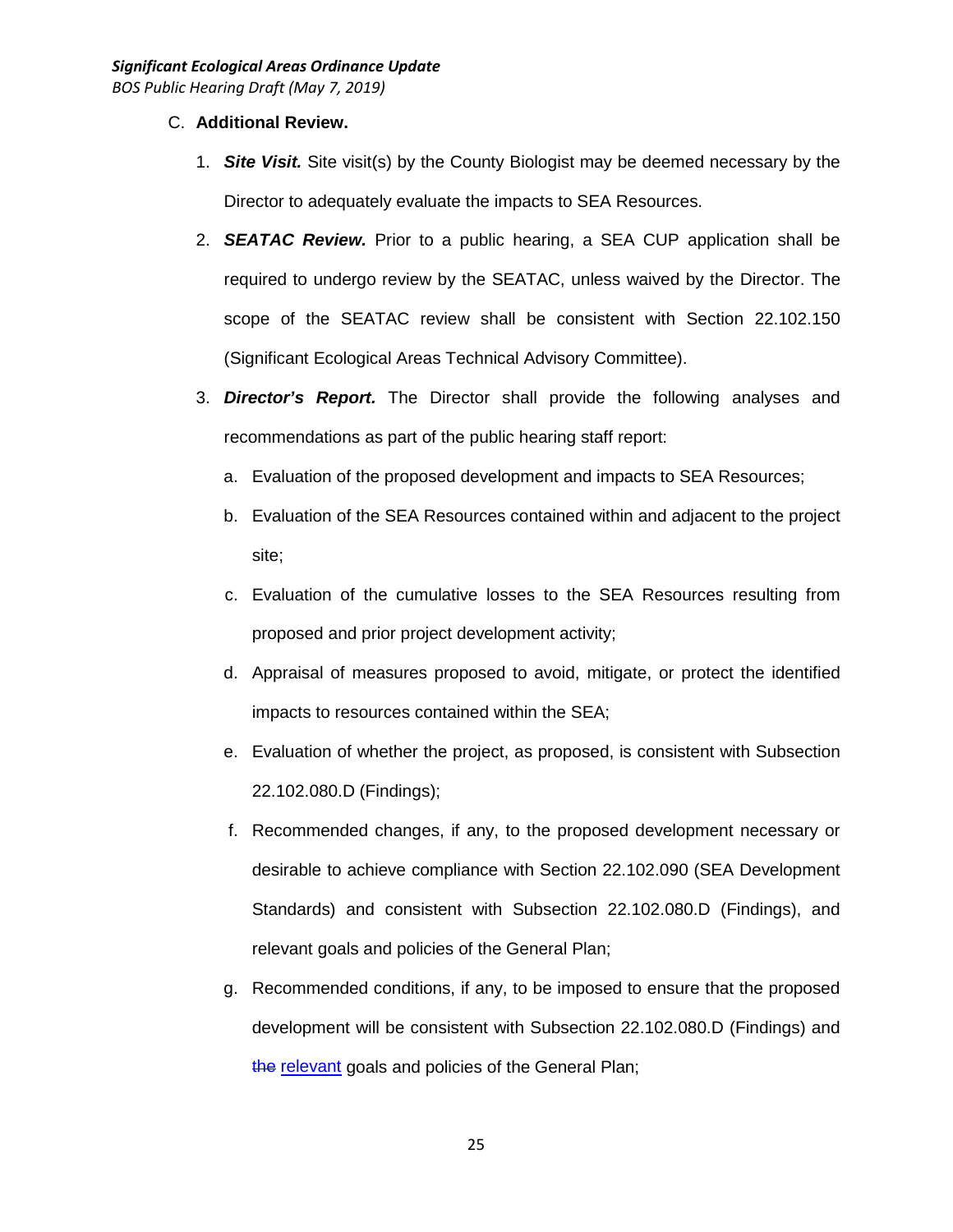- h. SEATAC's determination of project compatibility and applicable recommendations; and
- i. Any relevant information as deemed necessary by the Director or County Biologist.
- D. **Findings**. The Commission or Hearing Officer shall approve an application for a SEA CUP if the Commission or Hearing Officer finds that the application substantiates, in addition to those required by Section 22.56.090 (Conditional Use Permit) 22.158.050 (Findings and Decisions), the following findings:
	- 1. The proposed development is highly compatible with the SEA Resources, including the preservation of natural open space areas and providing for the longterm maintenance of ecosystem functions;
	- 2. The proposed development avoids or minimizes impacts to the SEA Resources and wildlife movement through one or more of the following:
		- a. Avoiding habitat fragmentation;
		- b. Minimizing edge effects; and/or
		- c. Siting development in the least sensitive location.
	- 3. Important habitat areas are adequately buffered from development by retaining sufficient natural vegetation cover and/or natural open spaces and integrating sensitive design features;
	- 4. The proposed development maintains ecological and hydrological functions of water bodies, watercourses, and their tributaries;
	- 5. The proposed development ensures that roads, access roads, driveways, and utilities do not conflict with Priority Biological Resources, habitat areas, migratory paths, or wildlife corridors; and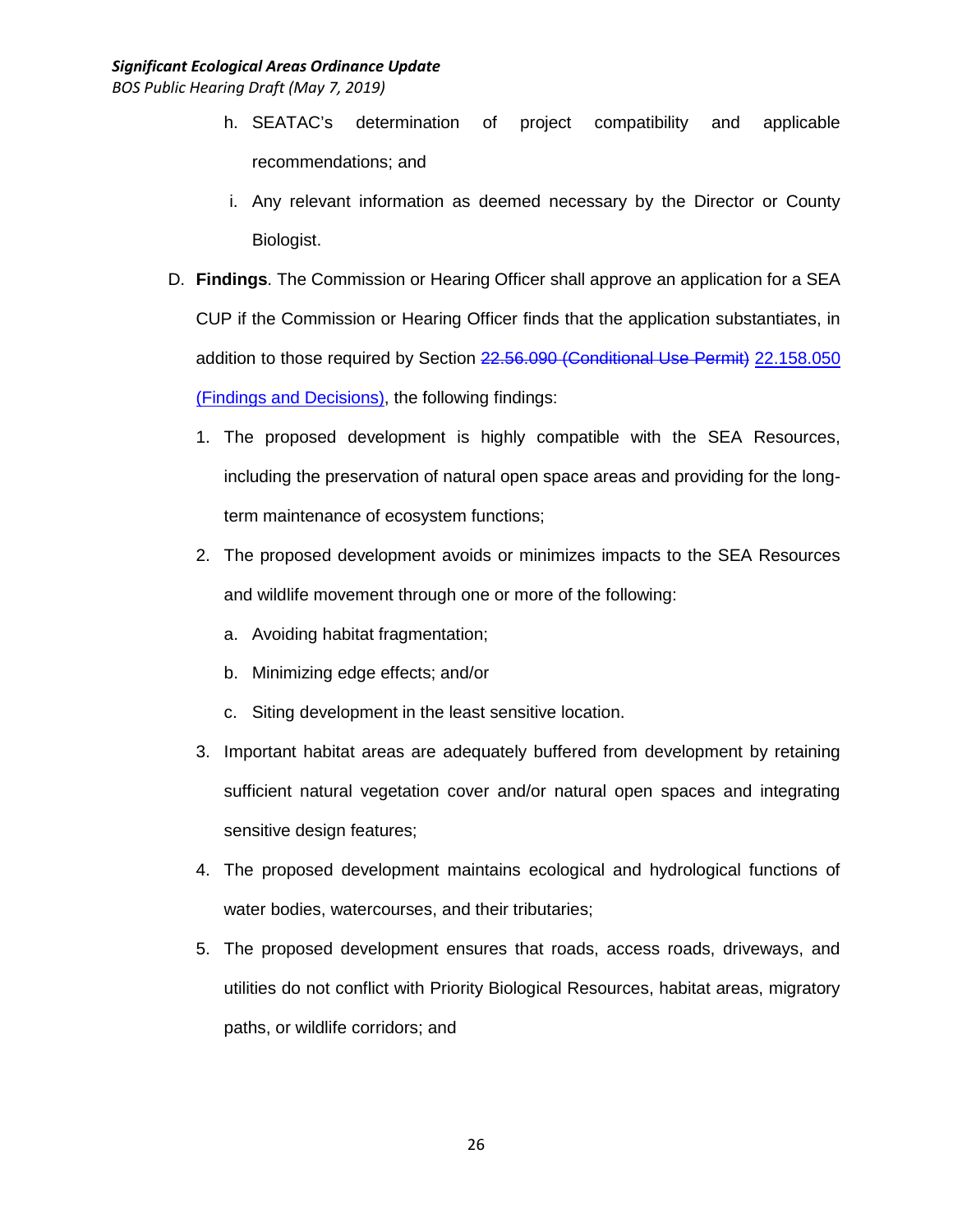- 6. The proposed development promotes the resiliency of the SEA to the greatest extent possible. For purposes of this finding, SEA resiliency is not promoted when the proposed development may cause any of the following:
	- a. Significant unmitigated loss of contiguity or connectivity of the SEA;
	- b. Significant unmitigated impact to a Priority Biological Resource;
	- c. Removal of habitat that is the only known location of a new or rediscovered species; or
	- d. Other factors as identified by SEATAC.

## **22.102.090 SEA Development Standards**

All new development in SEAs shall avoid or minimize impacts to SEA resources, habitat linkages, and wildlife corridors in accordance with this Section:

- A. **SEA Resource Categories**. The following are disturbance thresholds and onsite natural open space preservation requirements organized by SEA Resource Category. SEA Resource preservation shall be provided on-site, in accordance with Section 22.102.100 (Natural Open Space Preservation) within this Chapter.
	- 1. *SEA Resource Category 1.* No amount shall be disturbed.
	- 2. *SEA Resource Category 2.*
		- a. Disturbances shall not exceed 500 square feet and shall preserve at least two times the disturbed area of the same type of SEA Resource.
		- b. Development shall not result in abandonment or failure of any den, burrow, roost, nest, or special habitat feature utilized by animals included in SEA Resource Category 2.

## 3. *SEA Resource Category 3.*

a. Disturbances not exceeding 500 square feet shall preserve an amount equal to the disturbed area of the same type of SEA Resource.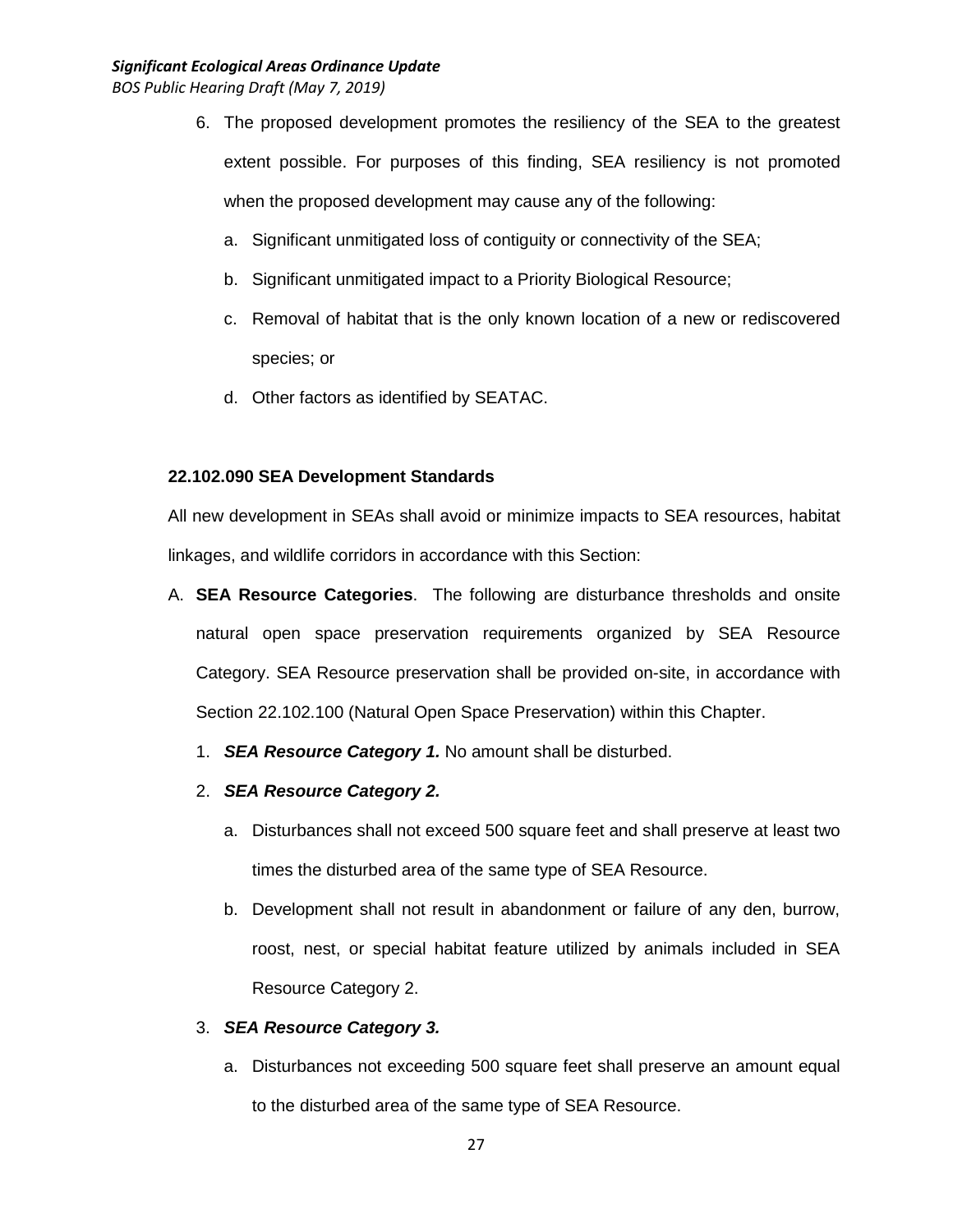b. Disturbances that exceed 500 square feet shall preserve at least two times the disturbed area of the same type of SEA Resource.

## 4. *SEA Resource Category 4.*

- a. Disturbances that exceed 5,000 square feet shall preserve an amount equal to the disturbed area of the same type of SEA Resource.
- b. Disturbance of more than 10 individual rare plants in this category shall preserve an equal number of the same species of rare plants.

## B. **SEA Protected Trees.**

- 1. A minimum five-foot setback from the dripline or 15-foot setback from the trunk, whichever is greater, of a SEA Protected Tree shall be required.
- 2. Encroachment into no more than 10 percent of the protected zone of up to four SEA Protected Trees listed in the SEA Protected Tree List maintained by the Department may be permitted.
- 3. Removal of one SEA Protected Tree that is not designated as a Heritage Tree may be permitted.
- C. **Water Resources.** All development, inclusive of fuel modification/brush clearance is subject to the following setbacks from a water resource per Table 22.102.090-A.

| <b>TABLE 22.102.090-A: SETBACKS FROM WATER RESOURCES</b> |                                                                                 |                                                                |  |  |
|----------------------------------------------------------|---------------------------------------------------------------------------------|----------------------------------------------------------------|--|--|
| Water<br><b>Resource</b>                                 | <b>Water Resource Size</b>                                                      | <b>Setback</b>                                                 |  |  |
| Lakes,<br>reservoirs,<br>and ponds                       | Any Size                                                                        | 150 feet or the<br>watershed boundary,<br>whichever is greater |  |  |
| Rivers and<br>streams                                    | Less than 50 feet wide during or immediately<br>following a 10-year storm event | 100 feet                                                       |  |  |
|                                                          | 50 to 100 feet wide during or immediately<br>following a 10-year storm event    | $150$ feet                                                     |  |  |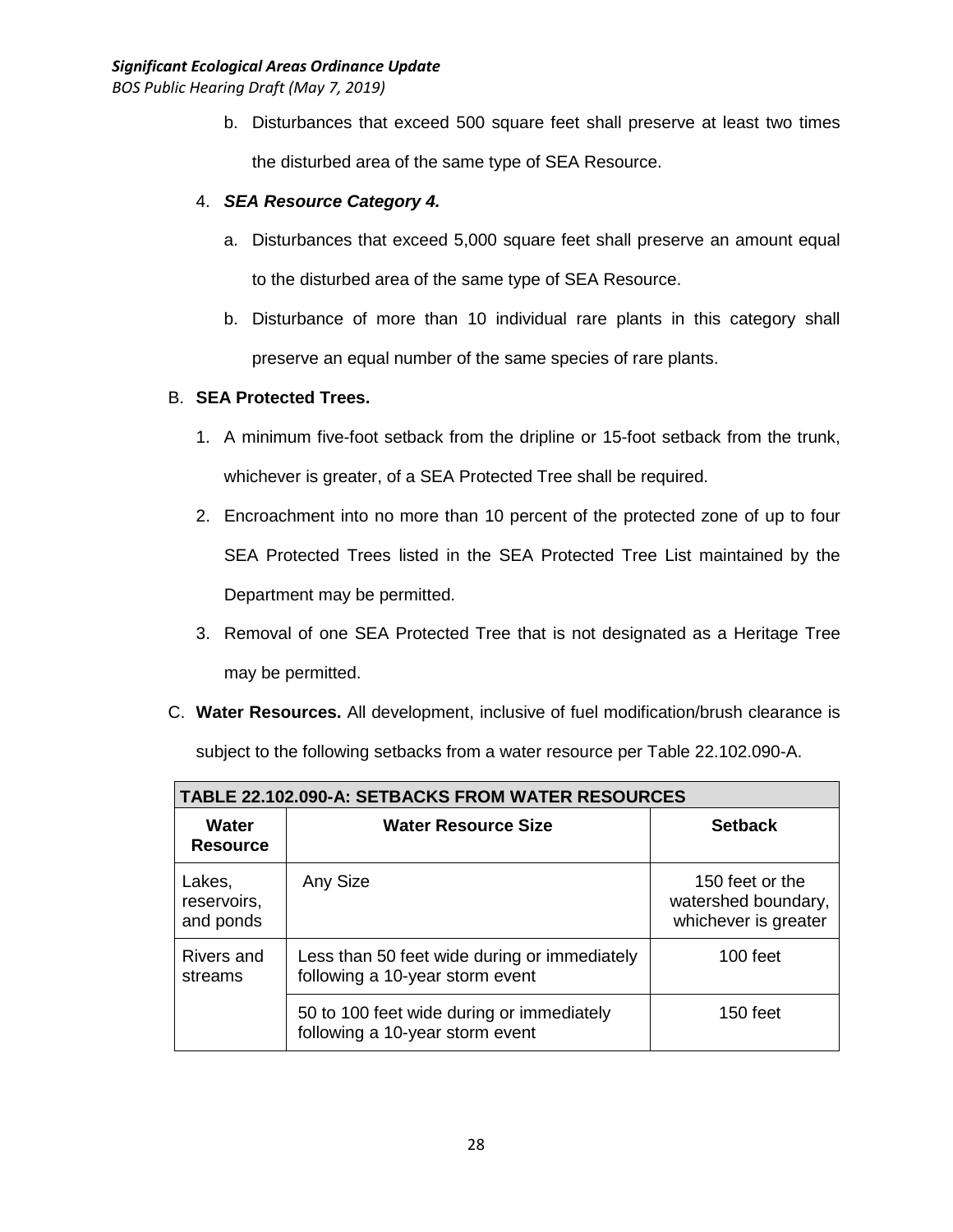|                                   | Greater than 100 feet wide during or<br>immediately following a 10-year storm event | 300 feet                                                       |
|-----------------------------------|-------------------------------------------------------------------------------------|----------------------------------------------------------------|
| Marshes,<br>Seeps, and<br>springs | Less than one-half acre                                                             | 100 feet                                                       |
|                                   | One-half acre up to one acre                                                        | 150 feet                                                       |
|                                   | Greater than one acre                                                               | 300 feet                                                       |
| Vernal pools<br>and playas        | Any size                                                                            | 150 feet or the<br>watershed boundary,<br>whichever is greater |

## D. **Other Development Standards.**

- 1. *Wildlife-Impermeable Fencing, Wall or Enclosure.* Wildlife-impermeable fencing, walls, and enclosures shall be permitted within the building site area. One impermeable enclosure for the purpose of protecting livestock or companion animals shall be permitted within the development footprint.
- 2. *Wildlife-Permeable Fencing.* When needed to delineate lot boundaries or to section off development features, such as streets, trails, driveways, active recreation areas, or animals keeping structures, wildlife-permeable fencing shall be used outside of the building site area. Wildlife-permeable fencing shall be designed as follows:
	- a. Fences shall be of an open design and made of materials visible to wildlife, such as wood rail, steel pipe, vinyl rail, PVC pipe, recycled plastic rail, or coated wire;
	- b. The bottom edge of the lowest horizontal element shall be no closer than 18 inches from the ground; and
	- c. Except where a different height is required per Title 21 or 22, the top edge of the topmost horizontal element shall be no higher than 42 inches from the ground.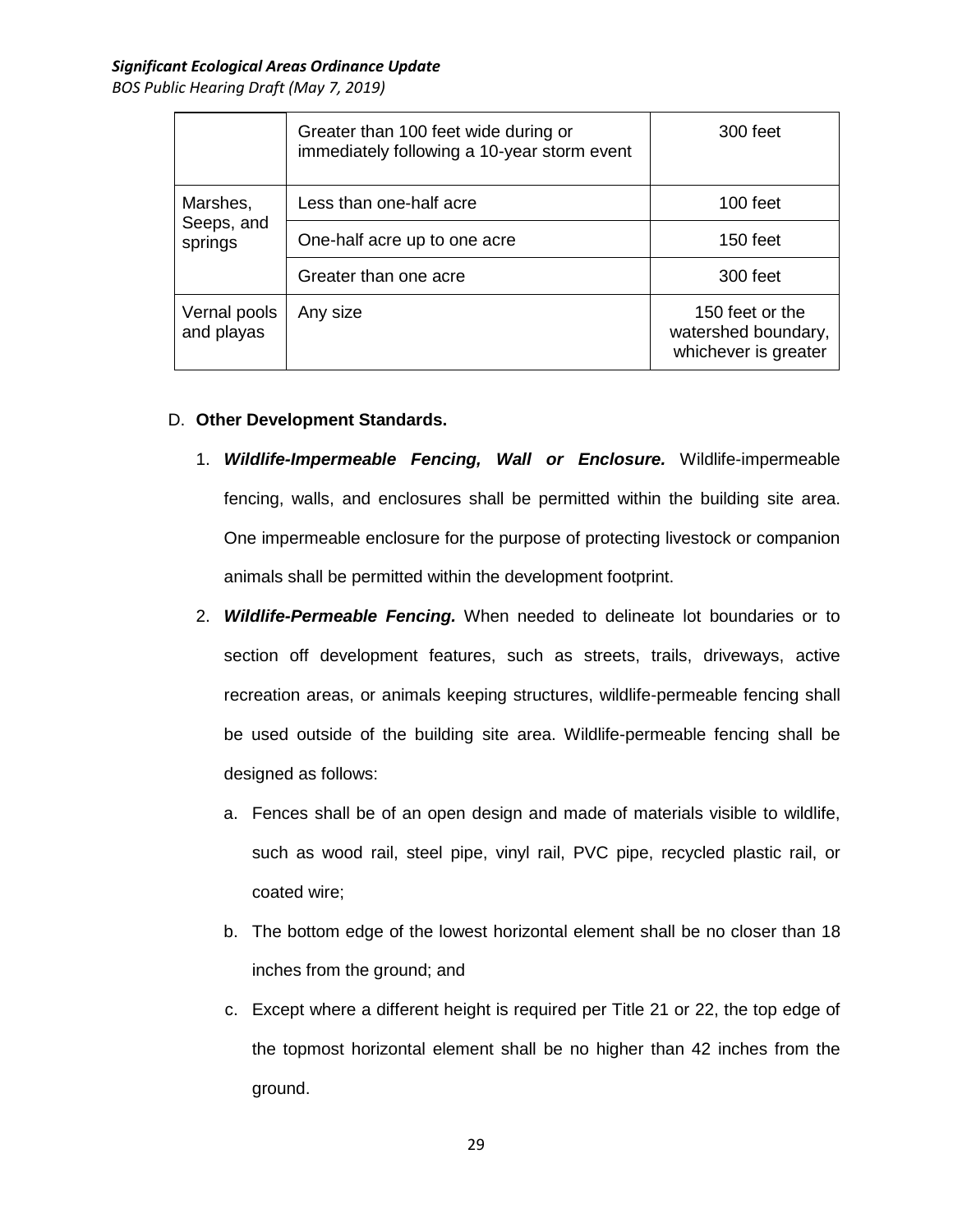- 3. *Fencing Materials.* Fencing shall be designed with materials not harmful to wildlife. Prohibited materials include, but are not limited to, spikes, glass, razor wire, and nets. All hollow fence and sign posts, or posts with top holes, such as metal pipes or sign posts with open bolt holes, shall be capped and the bolt holes filled to prevent the entrapment of bird species.
- 4. *Window Reflectivity.* All windows shall be comprised of non-glare/nonreflective glass or utilize methods to achieve non-reflectivity.
- 5. *Outdoor Lighting.* Outdoor lighting in all SEAs shall be provided in accordance with applicable provisions of Chapter 22.80 (Rural Outdoor Lighting District) and shall be directed to avoid light trespass upwards into the night sky and onto natural habitat areas.
- 6. *Natural Open Space Buffer.* Habitable structures shall be set back at least 200 feet from existing and proposed natural open space located within the project site lot(s) or natural open space recorded on adjacent lots, unless the Fire Department approves a modified distance specified in an approved fuel modification plan.
- 7. *Landscaping and Fuel Modification.* Landscape plans shall be submitted with an application for new development, that includes all cut and fill slopes, areas disturbed by the proposed construction activities, required fuel modification or brush clearance, and any proposed restoration area(s).
	- a. All new development shall minimize removal of natural vegetation to minimize erosion and sedimentation, impacts to scenic resources, and impacts to biological resources.
	- b. All cut and fill slopes and other areas disturbed by construction activities shall be landscaped or revegetated.

30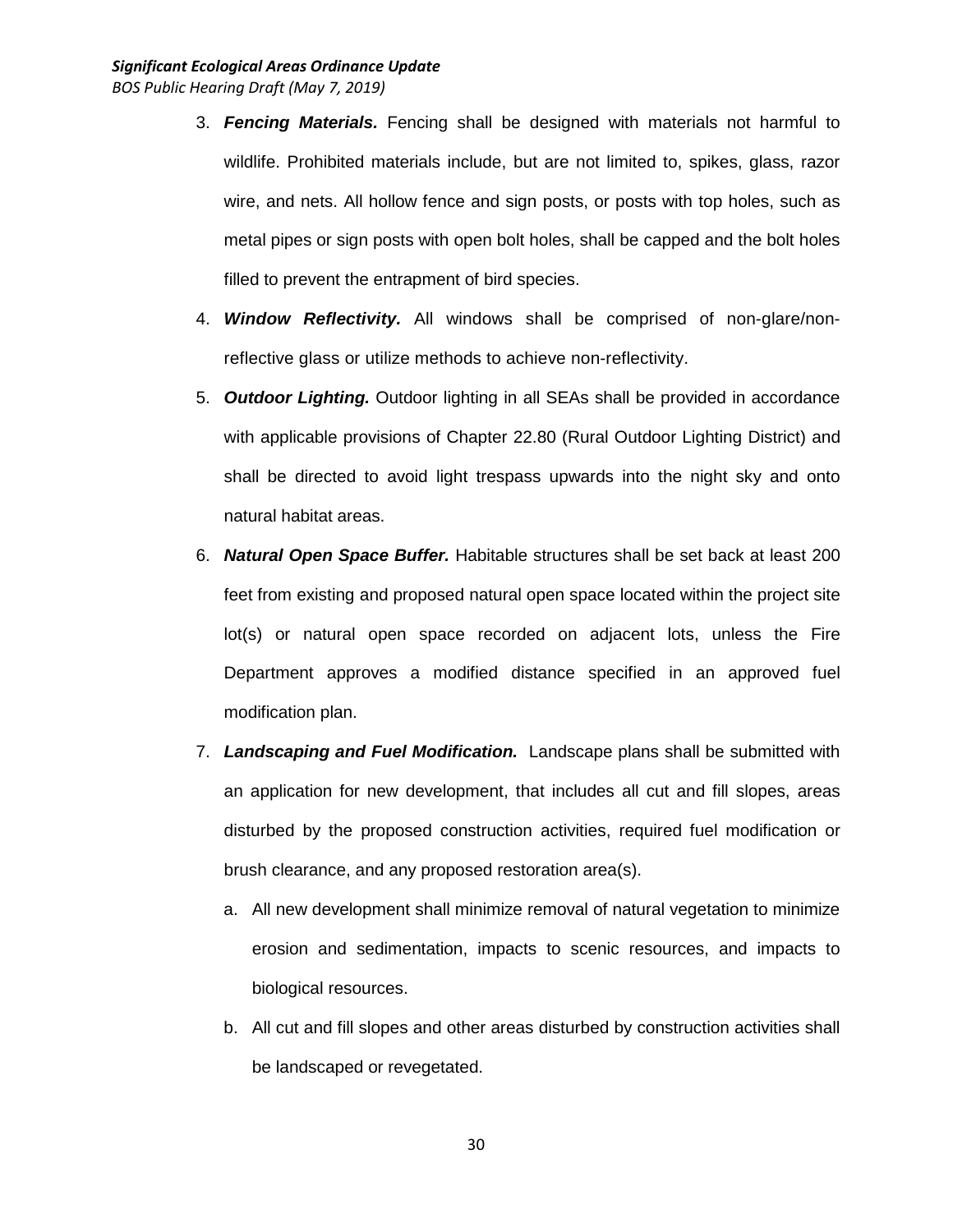- c. Plantings within the building site area and Fuel Modification Zones A and B shall consist of a mix of locally indigenous, drought-tolerant plant species and non-invasive, drought-tolerant ornamental plants and gardens, with associated irrigation.
- d. Fuel Modification Zone C shall consist of thinning the density of existing native vegetation. Should additional planting be needed in Zone C or outside of fuel modification areas, the plant palette shall consist entirely of locally indigenous, drought-tolerant plant species that blend with the existing natural vegetation and habitats on the site.
- e. All vegetative species utilized in landscaping shall be consistent with Fire Department requirements and all efforts shall be made to conserve water.
- f. Plants listed on the Invasive Species list maintained by the Department shall be prohibited in all proposed landscaped and restoration areas.
- g. Tilling and discing shall be prohibited for fuel modification and brush clearance activities in all Fuel Modification Zones.
- 8. *Natural Open Space.* Driveways, streets, roads, or highways shall not be placed within required natural open space areas.

## E. **Land Use-Specific Development Standards**

- 1. *Crops.*
	- a. Crops as an accessory use shall consist of non-invasive species and shall be located entirely within required Fuel Modification Zone B (Irrigated Zone).
	- b. Crops as a primary use shall consist of non-invasive species and shall be located entirely within SEA Resource Category 5.

### 2. *Exploratory Testing.*

a. *Permitted use.* Exploratory testing as a primary or accessory use shall be permitted and shall comply with the following: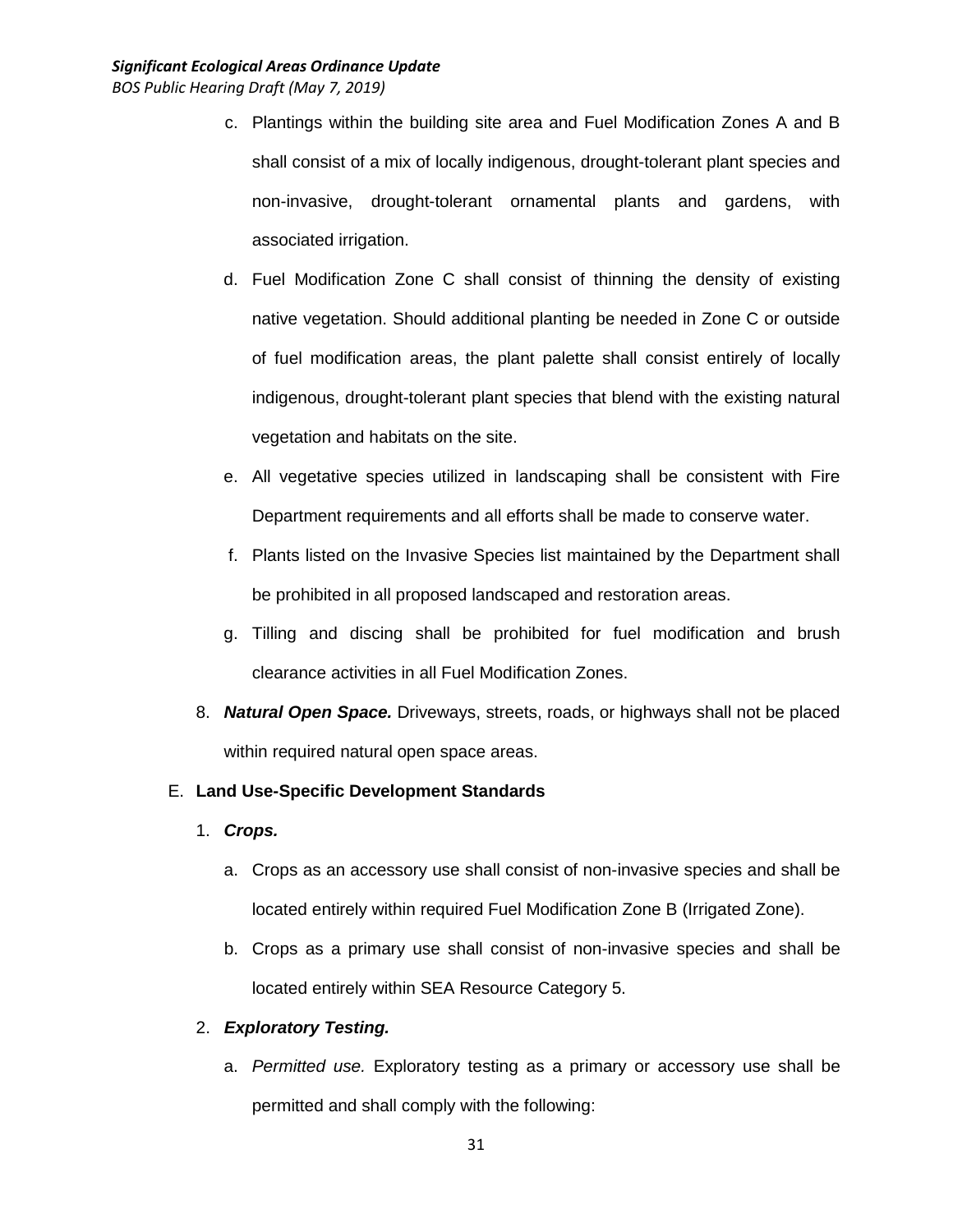- i. Access for exploratory testing shall consist of existing roads, previously graded or disturbed areas, or use track-mounted drill rigs.
- ii. Vegetation removal activities shall be conducted in a manner that protects existing vegetative rootstock.
- iii. Any exploratory testing accessory to a primary use where such primary use development is exempt from this Chapter per Section 22.102.040 (Exemptions) shall herein be exempt from this development standard.
- iv. A Restoration Plan shall be required at the time of application submittal.
- b. *Exploratory Testing Stabilization.* Within 90 days from completion of exploratory testing, areas of disturbance resulting from exploratory testing shall be stabilized with temporary erosion control measures and seeded with locally indigenous species to prevent erosion and instability.
- c. *Exploratory Testing Restoration.* Full restoration of areas of disturbances resulting from exploratory testing shall be conducted as follows:
	- i. Where a subsequent project is withdrawn, denied or determined to be infeasible, or exploratory testing areas are found to be unusable, restoration of the disturbed area shall commence within one year of withdrawal, denial or determination of infeasibility.
	- ii. Where a subsequent project is approved, the exploratory testing locations outside of the approved building site area shall be restored, with restoration commencing within one year of disturbance.
	- iii. All required restoration shall be completed to the satisfaction of the Director.
- 3. **Land Divisions.** All land division projects shall be required to preserve at least 75 percent of the original undivided parcels as natural open space and shall not exceed a maximum development footprint of 25 percent of the original undivided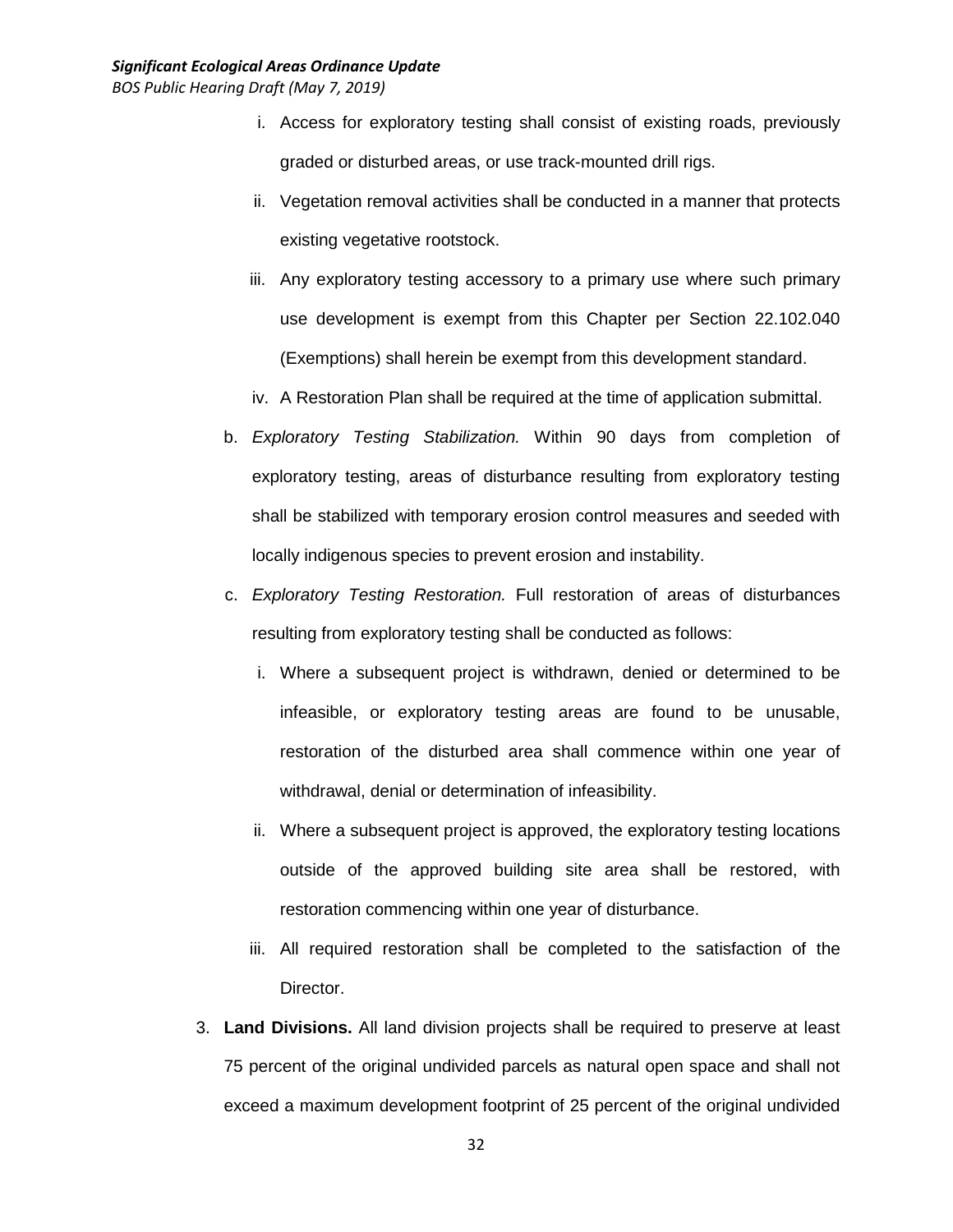parcels. Development areas shall be designed in one contiguous location and result in the largest, intact blocks of habitat with the lowest perimeter to area ratio, to the maximum extent feasible.

a. *Large Lot Parcel Map.* Large lot parcel maps for sale, lease, financing, or transfer purposes, shall demonstrate that all resulting parcels have reasonable potential for future development that meets Section 22.102.090 (SEA Development Standards), (e.g., adequate areas of SEA Resource Categories 4 and/or 5, setback from water resources, 75 percent open space, and clustered development) based on the original undivided parcels.

### **22.102.100 Natural Open Space Preservation**

This Section sets forth the preservation and recordation requirements for natural open space when required by this Chapter, either in compliance with Section 22.102.090 (SEA Development Standards) or to offset impacts to SEA Resources through a SEA CUP.

- A. **Natural Open Space Requirements.** Development within a SEA shall preserve natural open space as follows:
	- 1. *Ministerial SEA Review.* Provide on-site as required per Section 22.102.090 (SEA Development Standards); or
	- 2. *SEA CUP.* Provide on-site or off-site per Subsection D.2 (Natural Open Space Preservation Mechanisms), as approved by the Commission or Hearing Officer.
		- a. For land division projects, at least 75 percent of the original undivided parcels shall be preserved as required natural open space.
	- 3. Natural open space recordation shall occur prior to any grading, removal of vegetation, construction, or occupancy.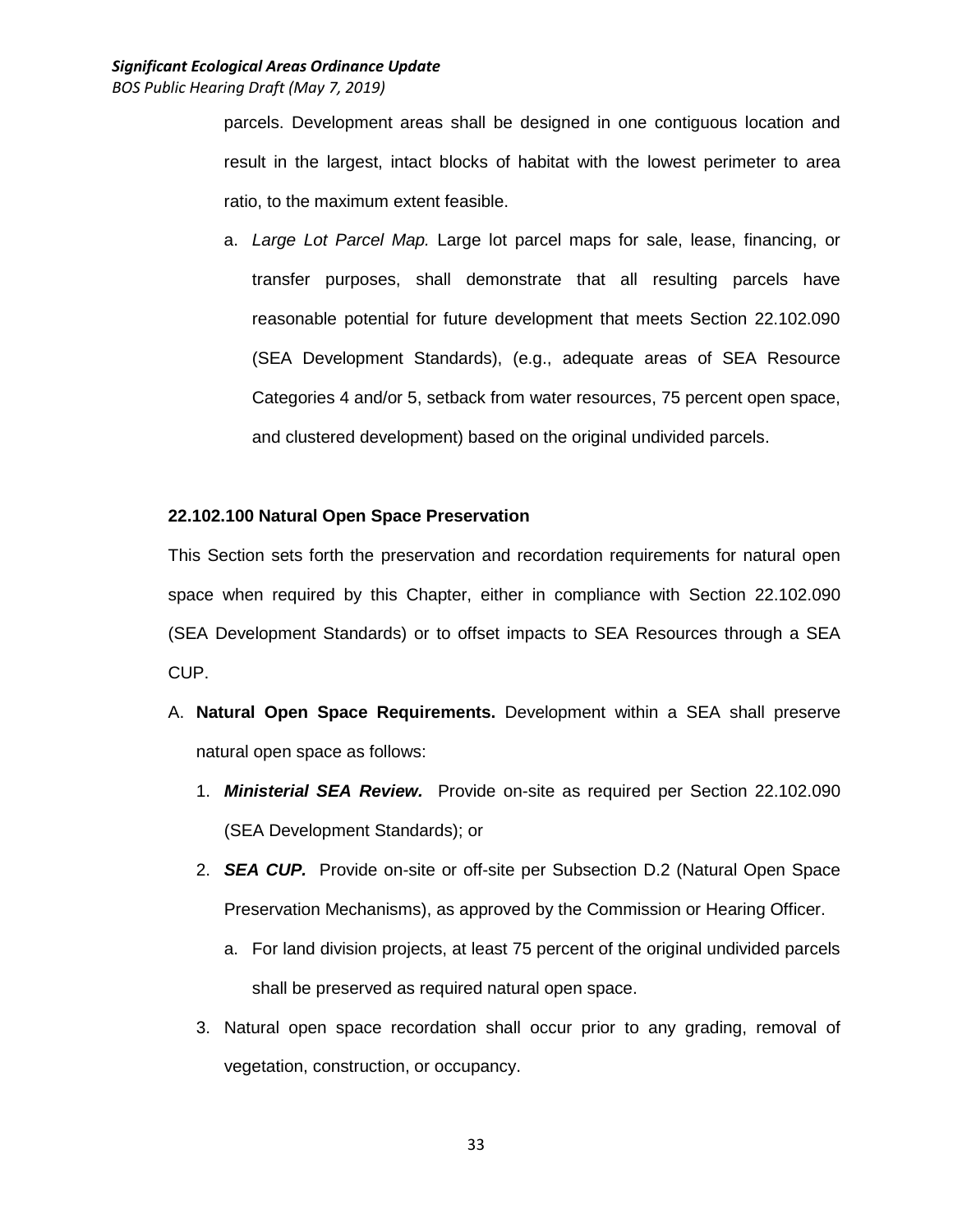- B. **Natural Open Space Configuration.**
	- 1. Preserved natural open space shall be configured into one contiguous area, to the maximum extent feasible, unless the County Biologist determines that multiple, noncontiguous areas is the environmentally superior configuration.
	- 2. Preserved natural open space areas shall be contiguous with other natural open space areas on adjoining lots, to the maximum extent feasible.
	- 3. Driveways, streets, roads, or highways shall be prohibited in natural open space area(s), unless the Commission or Hearing Officer finds it necessary to ensure adequate circulation or access. Such driveways, streets, roads, or highways shall not be counted as a portion of the total required natural open space provided, and shall include any necessary wildlife crossings and/or other features necessary to avoid biological impacts.
- C. **Natural Open Space Use.** Preserved natural open space required by this Chapter shall be maintained in its natural undeveloped condition. There shall be no removal of trees or vegetation or other disturbance of natural features, with the following exceptions as deemed appropriate by the Director prior to the disturbance:
	- 1. Disease control and/or control of non-native plants;
	- 2. Habitat restoration;
	- 3. Paths constructed and maintained to minimize environmental impact to the area;
	- 4. Wildlife-permeable fences constructed and maintained to minimize environmental impact to the area;
	- 5. Fire protection, when determined by the County Biologist to be compatible with the SEA Resources being preserved; or
	- 6. Activities to maintain a specific habitat condition, including animal grazing, when recommended by the County Biologist and accompanied by an approved management plan.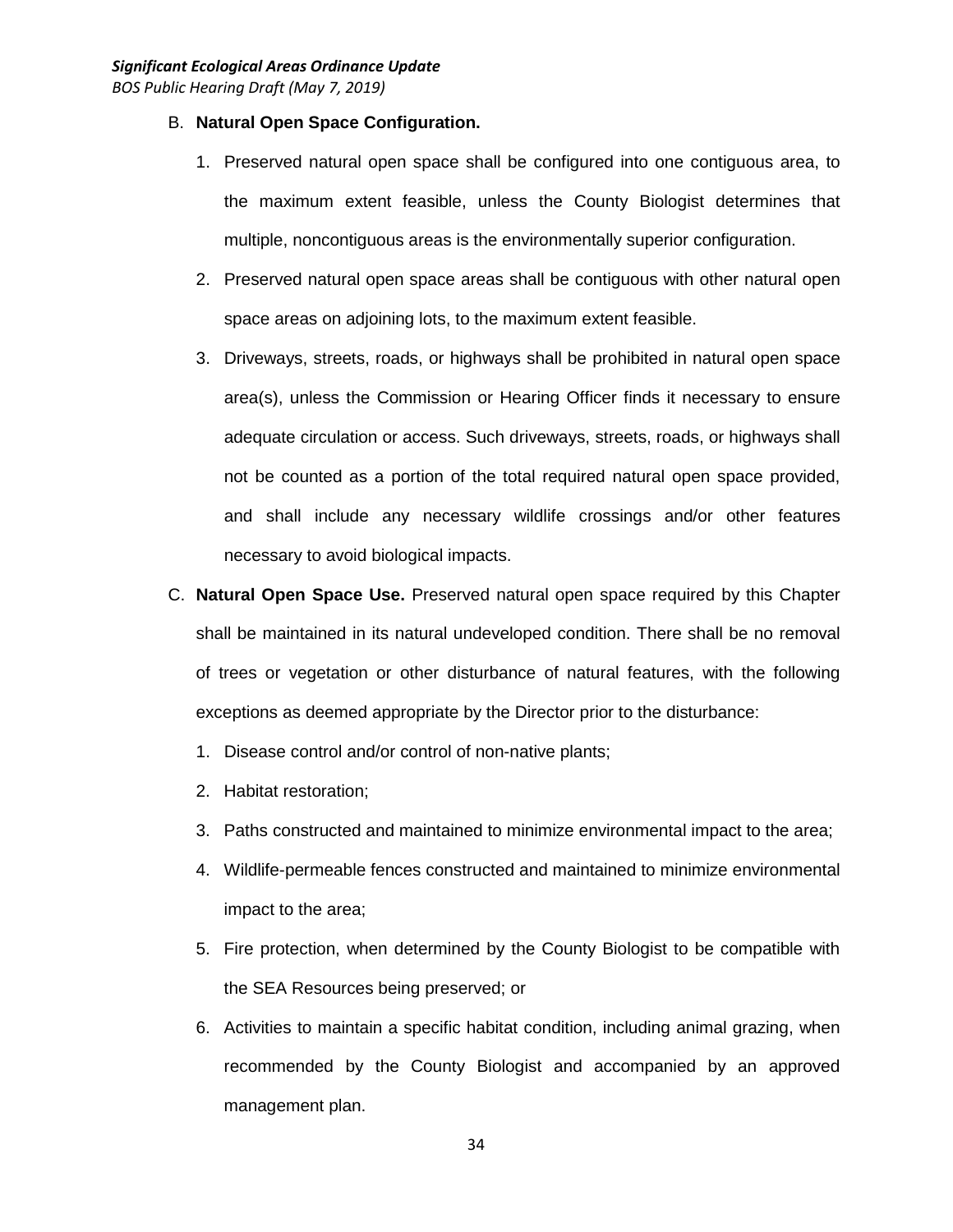- D. **Natural Open Space Preservation Mechanisms.**
	- 1. *Ministerial SEA Review.* Development that complies with Section 22.102.090 (SEA Development Standards) shall provide required natural open space preservation on-site through a permanent deed restriction or a covenant between the County and the property owner.
	- 2. *SEA CUP.* Development not in compliance with Section 22.102.090 (SEA Development Standards) shall provide required natural open space preservation within or contiguous with the same SEA through one or more of the following, listed in the order of County preference:
		- a. Dedication of land for the purpose of natural open space preservation to:
			- i. An accredited land trust that meets the qualifications of non-profits requesting to hold mitigation land pursuant to Section 65965, et seq. of the California Government Code; or
			- ii. A government entity, such as a county, city, state, federal, or joint powers authority for the purpose of natural open space preservation;
		- b. Conservation or mitigation bank;
		- c. A conservation easement recorded with the Registrar-Recorder/County Clerk as an irrevocable offer to dedicate or equivalent instrument that requires the natural open space to remain in perpetuity and extinguishes all future development rights;
		- d. Permanent on-site deed restriction;
		- e. Covenant between County and property owner; or
		- f. Conservation in-lieu fees.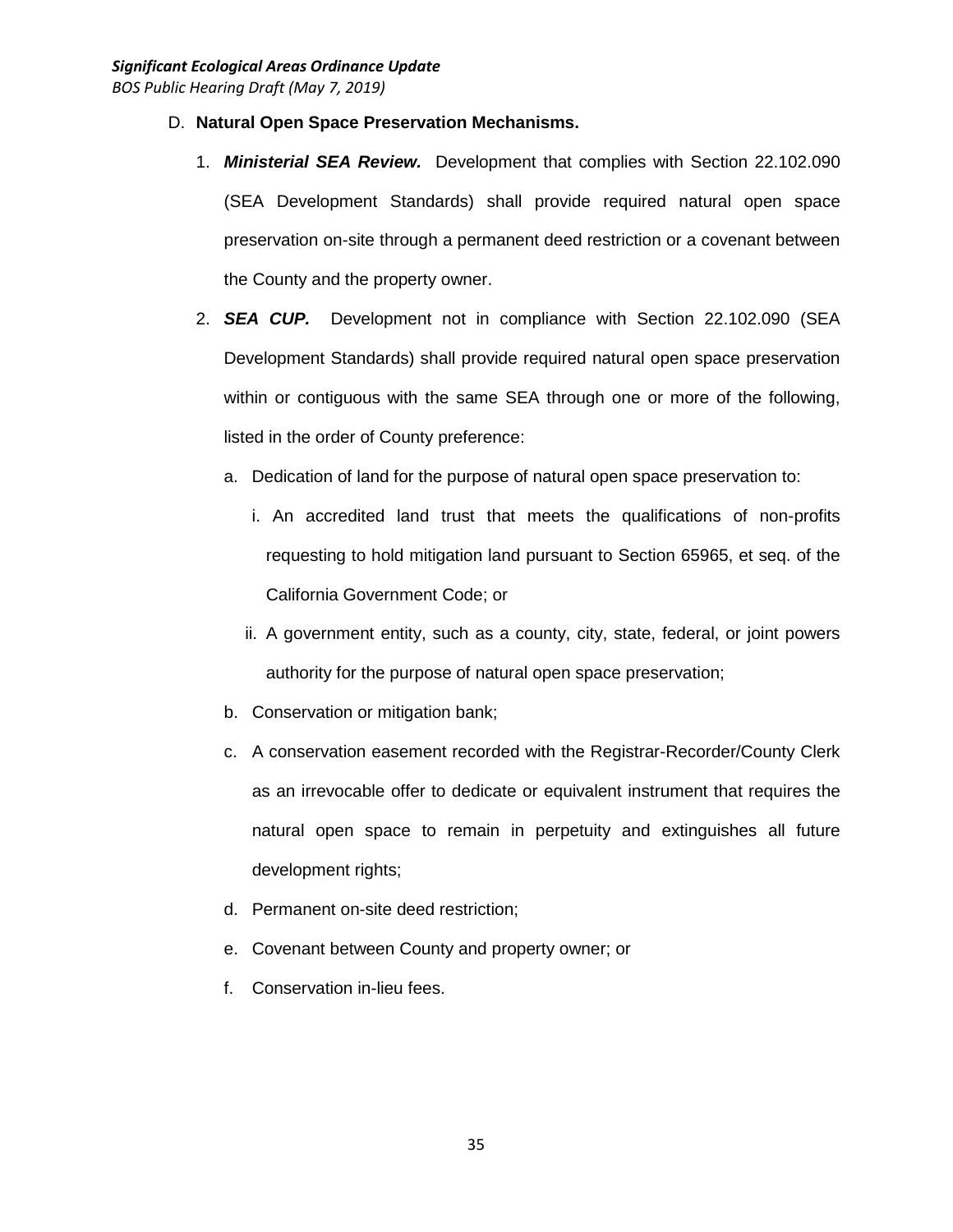### **22.102.110 Enforcement**

- A. Any activity defined as development in the SEAs which occurs prior to receiving an approved permit is prohibited.
- B. Unpermitted disturbed areas shall be stabilized with temporary erosion control measures and temporarily seeded with locally indigenous species within 30 days of issuance of a Notice of Violation, as directed by the County Biologist.
- C. **Restoration Permit.** If a permit is not obtained per Sections 22.102.060 (Ministerial SEA Review), 22.102.070 (Protected Tree Permit), or 22.102.080 (SEA Conditional Use Permit), or restoration of disturbed exploratory testing area is not completed per Section 22.102.090.E.2 (Exploratory Testing), a Restoration Permit shall be required.
	- 1. *Application Materials.*
		- a. Application materials for Type II Review; and
		- b. Restoration Plan.
	- 2. *Findings.* The Commission or Hearing Officer shall approve an application for a Restoration Permit in a SEA if the Commission or Hearing Officer finds that the application substantiates the following findings:
		- a. The restoration corresponds with the SEA Resources, habitats, and ecosystem services that were degraded by the unpermitted development;
		- b. The restoration will create and enhance biologically functional habitats;
		- c. The restoration resolves any violations of unpermitted development; and
		- d. The restoration is consistent with Section 22.102.010 (Purpose) and Subsection 22.102.080.D (Findings).
	- 3. *Noticing and Public Hearing.* Noticing and public hearing procedures for a Restoration Permit shall be consistent with the requirements of Type II Review stated in Division 9.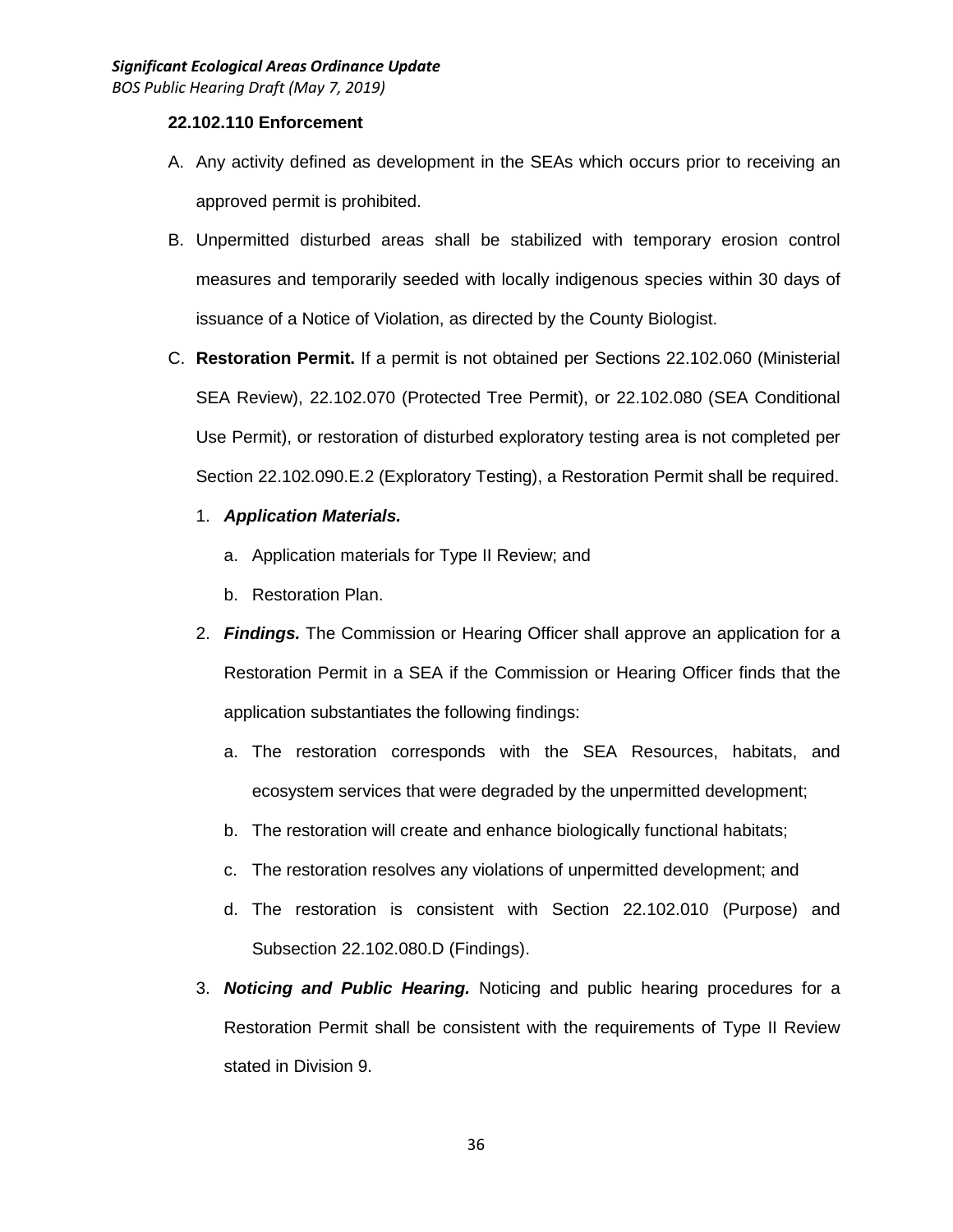D. When a Notice of Violation has been issued by the Department, the Director may set the matter for a public hearing before the Commission to consider a five-year ban on filing any new application, or acting upon any application for the subject property. In such case, all procedures relative to notification, public hearing, and appeal shall be the same as for a SEA CUP per Section 22.102.080 (SEA Conditional Use Permit). Following a public hearing, the Commission may place up to a five-year ban on filing any applications but may exempt emergency permits and/or permits deemed by the Director, as necessary, for the subject property to address a violation or permit revocation on the property. The five-year period shall commence from the date of the hearing. The Director shall record such five-year ban in with the office of the County Registrar-Recorder/County Clerk.

#### **22.102.120 Fees**

- A. **Filing Fees.** Fees and deposits shall be in compliance with Section 22.222.080 (Fees and Deposit).
- B. **SEA Counseling Fee.**
	- 1. The SEA Counseling Fee shall cover up to two SEA Counseling meetings.
	- 2. The SEA Counseling Fee shall be applied to projects filed within one year of the SEA Counseling meeting.
- *C.* **SEATAC Review Fee.** Development subject to SEATAC Review shall require an additional filing fee per Section 22.222.080 (Fees and Deposit), subject to the following:
	- 1. The SEATAC Review Fee shall cover up to three SEATAC meetings. Additional review meetings by SEATAC shall require a new fee.
	- 2. The SEATAC Review Fee may be refunded if a written request is received from the applicant prior to the scheduling of the first SEATAC meeting and if the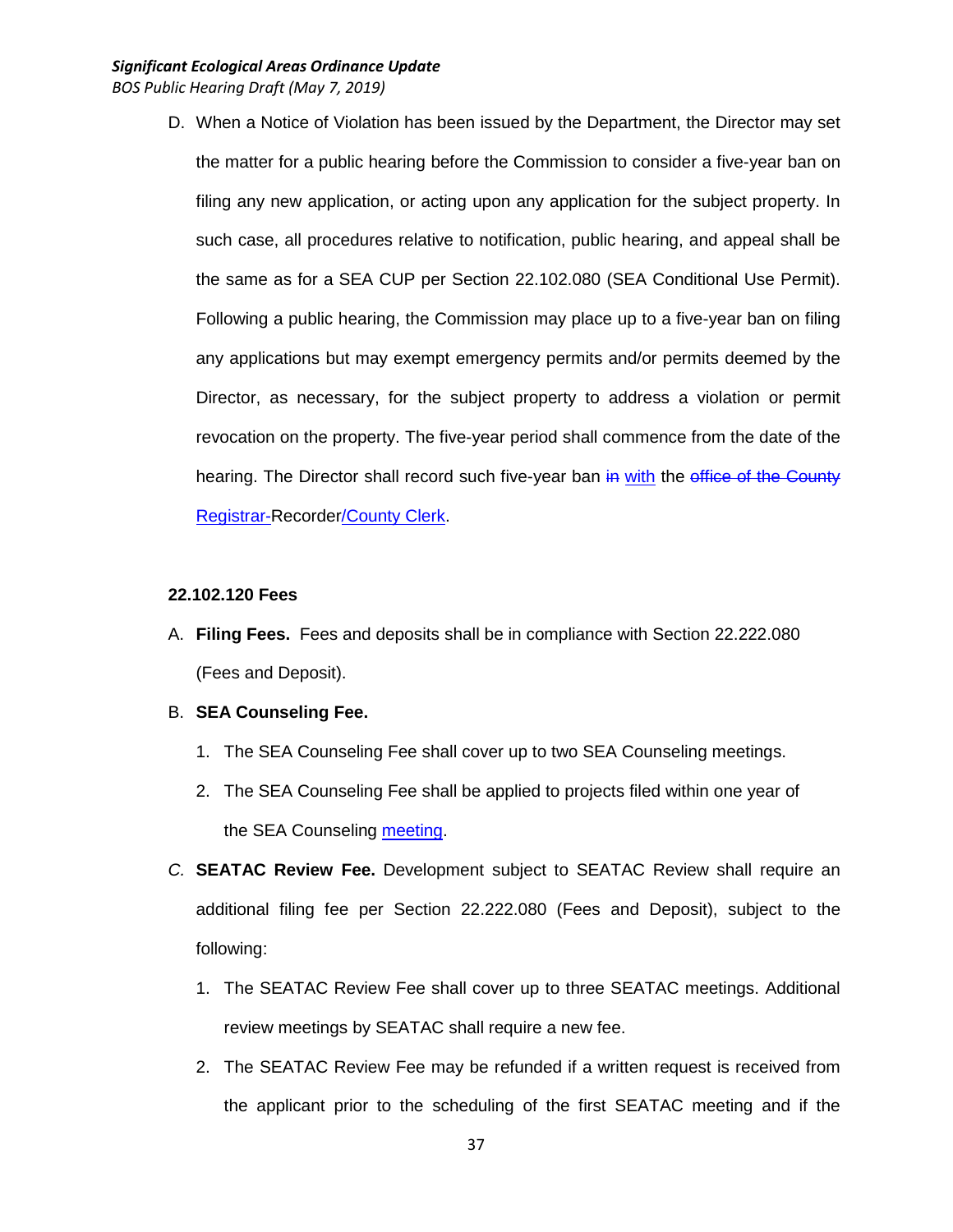development is re-designed to meet standards outlined in Section 22.102.090 (SEA Development Standards).

## **22.102.130 Review Procedures for County Projects**

County projects proposing development in a SEA shall submit an application for a review by the Department. County projects and maintenance activities performed as a result of emergency or hazard management shall be documented. The documentation shall be provided to the Department for a determination of the applicability of this Chapter. Emergency or hazard management activities include, any activity required, requested, authorized, or permitted by a local, state, or Federal agency, in response to an emergency.

- A. **Information Required.** Prior to the start of the project, the lead County Department shall provide the following:
	- 1. Project scope of work;
	- 2. Location map;
	- 3. Environmental documents, if applicable; and
	- 4. Regulatory permit requirements, if applicable.

## B. **Review.**

- 1. *Initial Review.* The County Biologist shall review the project.
- 2. *SEATAC Review.* The County Biologist may determine that SEATAC review is necessary based on the project proposal.
- C. **Recommendation.** The County Biologist and SEATAC, as necessary, may submit a report to the lead County Department that includes recommendations on the project design and compatibility with Subsection 22.102.080.D (Findings).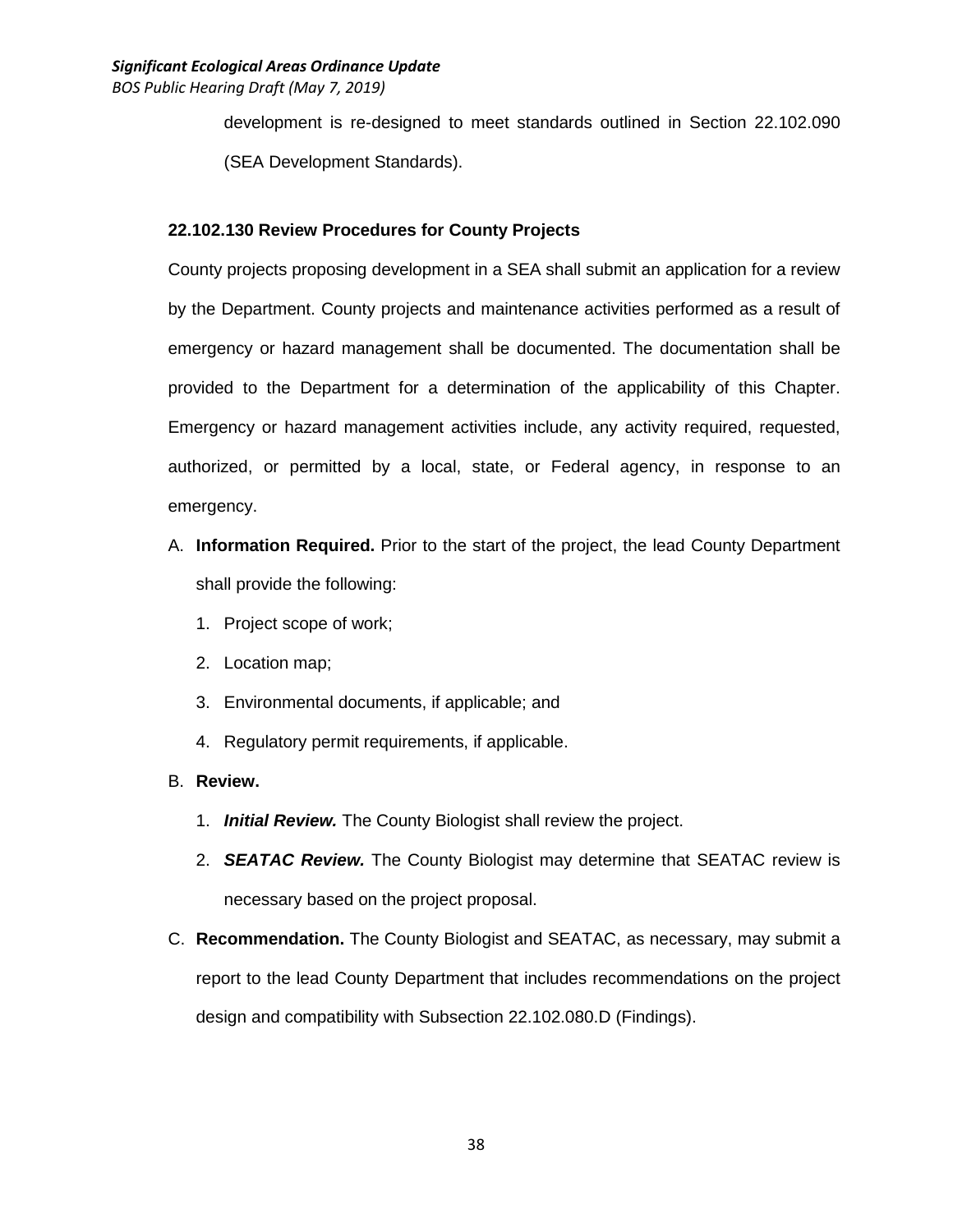### **22.102.140 Review Procedures for Habitat Restoration Projects**

Proposed habitat restoration, if not required as a direct mitigation for an approved permit, shall submit for review by the Department a restoration or enhancement plan that demonstrates how habitat function consistent with this Chapter shall be restored.

A. **Information Required.** A Restoration Plan shall be submitted. An existing plan or equivalent that fulfills the requirements of a Restoration Plan may be accepted as a substitute.

### B. **Review.**

- 1. The Director, in consultation with the County Biologist, shall review the project proposal.
- 2. *Site Visit.* A site visit by the County Biologist may be deemed necessary by the Director to adequately evaluate the impacts to SEA Resources.
- 3. Subsequent activities that fall within the scope of the approved restoration or enhancement plan shall not require further review by the Department.
- 4. If the proposed hHabitat restoration is not found to shall be required to demonstrate how the project substantiates Subsection 22.102.080.D (Findings) $<sub>5</sub>$ </sub> then a SEA CUP shall be required per Section 22.102.080 (SEA Conditional Use Permit).

## **22.102.150 Significant Ecological Areas Technical Advisory Committee (SEATAC)**

SEATAC serves as an expert advisory committee that assists the Department in assessing a project's impact on SEA Resources.

- A. **Rules and Procedure.** The Director shall establish rules and procedures necessary or convenient for the conduct of SEATAC's business.
- B. **SEATAC Review.** SEATAC shall evaluate projects requiring SEATAC review per Section 22.102.080 (SEA Conditional Use Permit), as follows: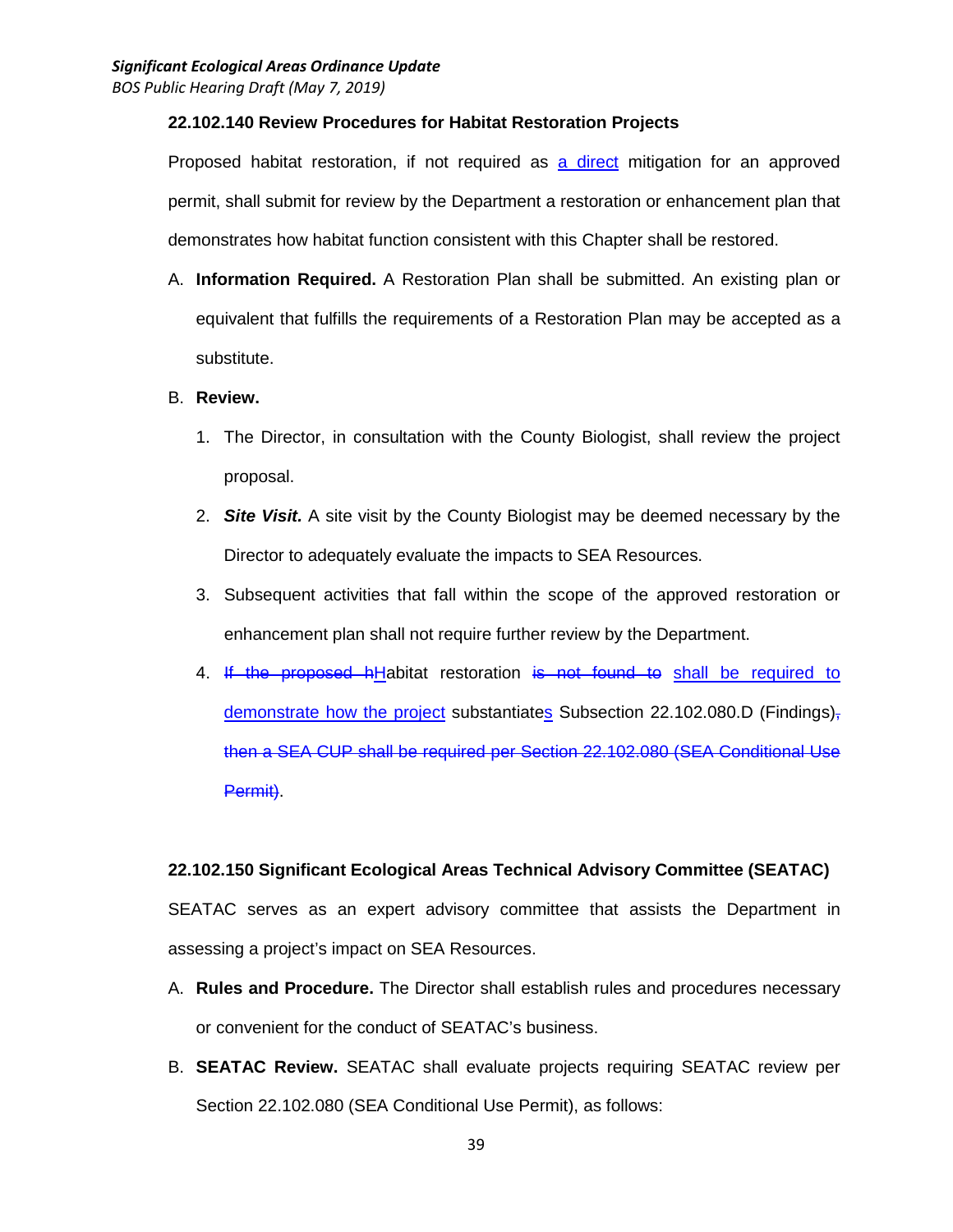### *Significant Ecological Areas Ordinance Update*

*BOS Public Hearing Draft (May 7, 2019)*

- 1. Ruling on the adequacy of the BCA and Biota reports, if applicable;
- 2. Recommending redesign and/or mitigation measures to avoid, minimize, or mitigate impacts to SEA Resources; and
- 3. Recommending a determination of the consistency of the development project with this Chapter, including consideration of the following:
	- a. The project's ability to comply with Section 22.102.090 (SEA Development Standards);
	- b. The project's ability to mitigate impacts to SEA Resources through natural open space preservation;
	- c. The project's ability to meet the findings of Subsection 22.102.080.D (Findings); and
	- d. The **P**project's avoidance of disturbance to regional habitat linkages.

**SECTION 4.** Section 22.190.080 is hereby amended to read as follows:

## **22.190.080 Reclamation Plan**

- …
- A. **Findings Prerequisite to Approval.**
- …
- 3. In approving a Reclamation Plan, the Commission or Hearing Officer shall:

…

- e. Require as a condition of approval, financial assurances in accordance with Section 2773.1 of the California Public Resources Code.
- f. Require that the mine operator file a covenant against the property with the Registrar-Recorder/County Clerk containing the following statement before commencing operation of a new surface mine or, in the case of an existing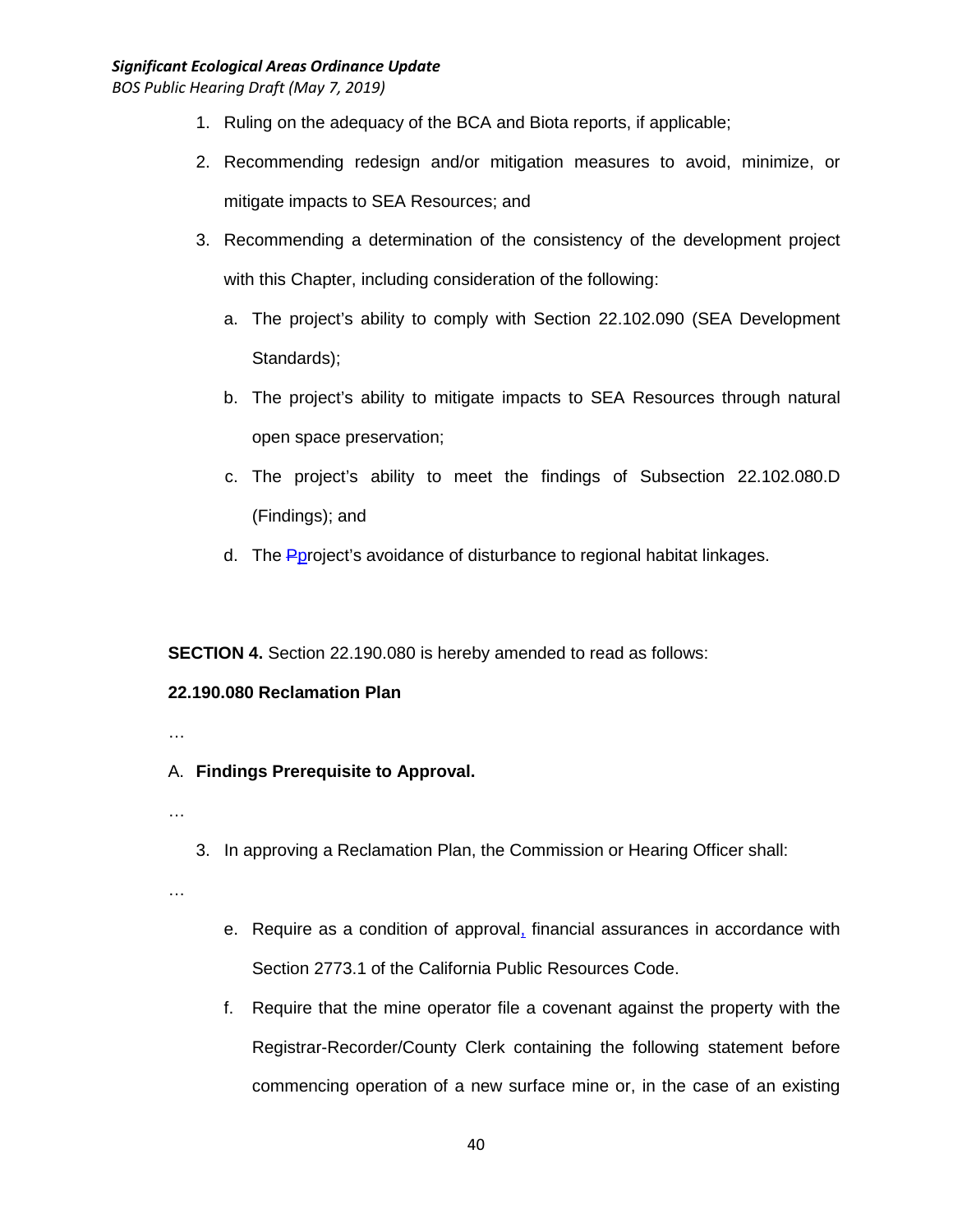mine as described in Section 22.190.030.D.4, within 30 days following notice of approval:

"This property is subject to Reclamation Plan (enter case number), requiring, together with other conditions, the completion of a reclamation program before use of the property for a purpose other than surface mining, except as otherwise provided in said plan. Agents of the County of Los Angeles and the State of California may enter upon such land to enforce a such Reclamation Plan and to effect reclamation, subject to compliance with applicable provisions of law."

- g. Verify that the reclamation plan for any surface mining operation located in a Significant Ecological Area was reviewed by SEATAC in accordance with Section 22.102.150 (Significant Ecological Areas Technical Advisory Committee).
- 4. The Commission or Hearing Officer may require modification of the Reclamation Plan or impose such conditions that the Commission or Hearing Officer deems necessary to ensure that the plan is in accord with the requirements of in Subsection C, below.

…

**SECTION 5.** Section 22.250.010 is hereby amended to read as follows:

## **22.250.010 Filing Fees and Deposits.**

A. For the purpose of defraying the expense involved in connection with any application or petition required or authorized by this Title 22, the following fees, as provided in Table 22.250.010-A, below, shall accompany the application or petition. Table 22.250.010-A may be referred to as the Filing Fee Schedule.